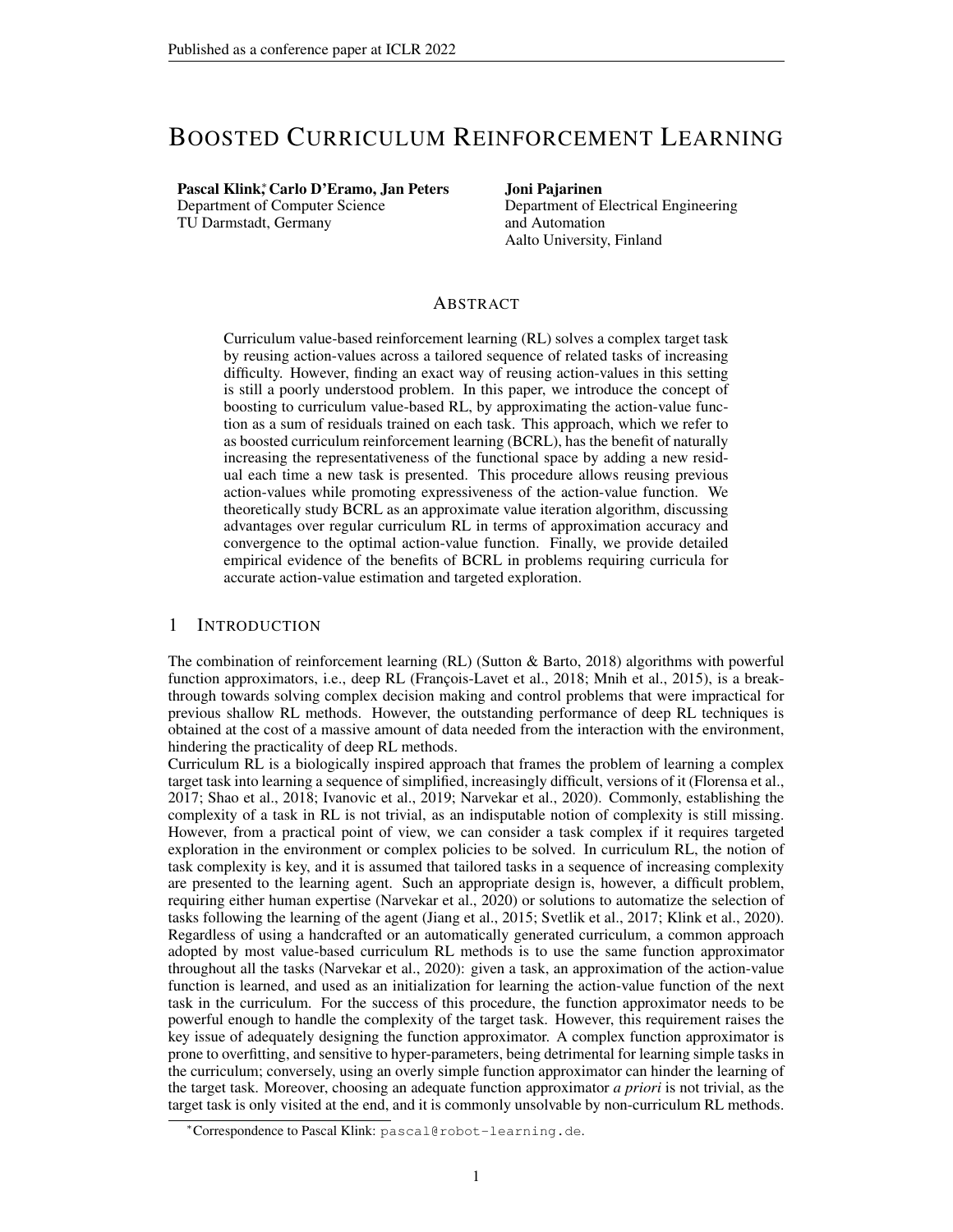In this paper, we introduce a novel approach that models the action-value function of a task as a sum of residuals learned on the previous tasks in the curriculum. Our method increases the representativeness of the function approximator as new tasks are presented to the agent, leading to a procedure that increases the size of the functional space as the curriculum proceeds. This results in a learning procedure that increases the power of the function approximator according to the complexity of the task at hand, using small models in simple problems to avoid overfitting, and using large models (resulting from the sum of small ones) to handle the dimensionality of complex problems. Notably, if the curriculum is sufficiently fine-grained, the residuals become smoother functions, close to zero, that are easy to learn, even if the respective tasks are harder than the previous ones. We call our method boosted curriculum reinforcement learning (BCRL), for its resemblance with the boosting technique in supervised learning (Freund, 1995). We provide a theoretical analysis of our approach under the lens of the approximate value iteration (AVI) framework (Farahmand, 2011). In AVI, an estimate of the optimal action-value function is obtained as an iterative process that starts from an arbitrary estimate and applies the optimal Bellman operator until convergence. It is shown that two sources of error exist in AVI: (i) computation of the optimal Bellman operator, (ii) representation of the action-value function (Farahmand, 2011). While the former is due to the need of using samples to approximate the unknown optimal Bellman operator, the latter depends on the representativeness of the functional space chosen to approximate the action-value function. In this work, we formalize the curriculum RL problem in the AVI setting to investigate the representation of the action-value function obtained by BCRL and cases in which this representation may result in a tighter bound on the approximation error compared to regular curriculum RL. We complement this analysis with an empirical evaluation of BCRL in AVI and RL settings, resorting to the fitted Q-iteration algorithm (Ernst et al., 2005), least-squares policy iteration (Lagoudakis & Parr, 2003), and deep Q-networks (Mnih et al., 2015), demonstrating advantages of BCRL over regular curriculum RL.

# 2 RELATED WORK

Learning under a dynamic set of training experience has been investigated in different fields throughout decades (Saul, 1941; Elman, 1993; Asada et al., 1996; Krueger & Dayan, 2009). A recent paper by Bengio et al. (2009) has established the term *curriculum learning* for the concept of organizing training data of a neural network in a beneficial way for performance and generalization. This term carried over to the domain of RL, where curricula over training tasks have been shown to stabilize the highly challenging optimization problem of RL (Narvekar et al., 2020). While a large body of research in the domain of curriculum reinforcement learning investigates the interesting problem of optimally selecting and scheduling the training tasks for an RL agent to optimize performance on a set of target tasks (Florensa et al., 2017; Ivanovic et al., 2019; Shao et al., 2018; Klink et al., 2020), the architecture of the learning agent is often assumed fixed and the transfer of agent behavior between subsequent tasks in the curriculum is done by this shared fixed architecture. However, aside from investigations into the benefit of an adequately chosen evolution of training experience, investigations of an optimal learning architecture (Elsken et al., 2019) and its evolution during learning (Aoki & Siekevitz, 1988; Rumelhart et al., 1988; Ash, 1989; Fahlman, 1990; Lahnajärvi et al., 2002; Nitanda & Suzuki, 2018) have been conducted in supervised learning scenarios. The adaptation of these methods to the setting of RL has been limited to on-policy temporal-difference learning (Rivest & Precup, 2003; Vamplew & Ollington, 2005b;a) and it has not been further pursued in recent years. We shortly review further approaches to knowledge transfer in Appendix A. Our work aims to improve the information transfer between subsequent tasks in curriculum valuebased reinforcement learning via a boosting procedure (Freund, 1995). The benefit of the boosting framework is that it is well understood from a theoretical perspective (Tosatto et al., 2017), allowing for the derivation of error bounds, as also presented in this paper. Further, it is agnostic to any valuebased RL algorithm, avoiding the need to adjust the RL algorithm of choice to be suited for the evolution of the function approximator (Rivest & Precup, 2003; Vamplew & Ollington, 2005a;b).

### 3 PRELIMINARIES

### 3.1 DEFINITIONS AND NOTATION

We recall the notions about Markov Decision Processes (MDPs) (Puterman, 1990), and the notation used for approximate value iteration (AVI) (Farahmand, 2011), that are relevant to our work.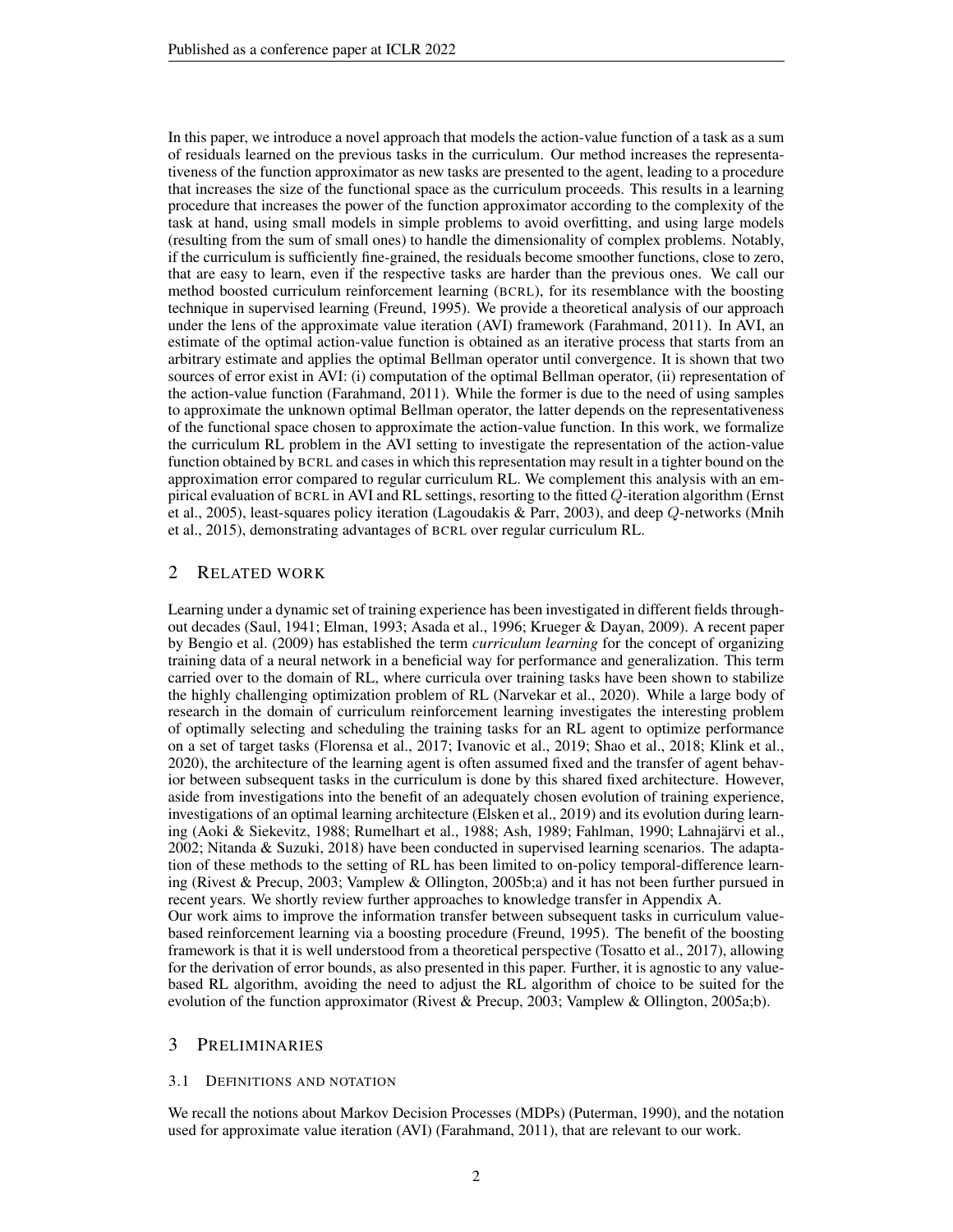For a space  $\Sigma$ , we define  $\mathcal{M}(\Sigma)$  as the set of probability measures over the  $\sigma$ -algebra  $\sigma_{\Sigma}$ . We denote  $\mathcal{B}(\Sigma, B)$  as the space of bounded measurable functions w.r.t.  $\sigma_{\Sigma}$  with bound  $0 < B < \infty$ . A finite-action discounted MDP is defined as a tuple  $\mathcal{T} = \langle \mathcal{S}, \mathcal{A}, \mathcal{P}, \mathcal{R}, \gamma \rangle$ , where S is a measurable state space, A is a finite set of actions,  $P : S \times A \rightarrow M(S)$  is a transition kernel,  $R : S \times A \rightarrow M(S)$  $A \times S \to \mathbb{R}$  is a reward function, and  $\gamma \in [0,1)$  is a discount factor. A policy  $\pi$  is a mapping from the state space  $S$  to a probability distribution over the action space  $A$ . A policy induces an action-value function  $Q^{\pi}(s, a) \triangleq \mathbb{E} \left[\sum_{t=0}^{\infty} \gamma^t R_t | S_0 = s, A_0 = a \right]$ , corresponding to the expected cumulative discounted reward obtained performing action a in state s and following the policy  $\pi$ thereafter. RL aims at solving an MDP by finding an optimal policy  $\pi^*$  which induces an optimal action-value function  $Q^*(s, a) = \sup_{\pi} Q^{\pi}(s, a)$ . For immediate rewards uniformly bounded by  $R_{\text{max}}$ , the action-value function is bounded by  $Q_{\text{max}} = R_{\text{max}}/1-\gamma$ . For a probability measure  $\mu \in$  $\mathcal{M}(\mathcal{S} \times \mathcal{A})$ , we define the  $L_p(\mu)$ -norm of a measurable function  $Q \in \mathcal{B}(\mathcal{S} \times \mathcal{A})$  as  $||Q||_{p,\mu} \triangleq$  $[\int_{\mathcal{S}\times\mathcal{A}}|Q(s,a)|^p d\mu(s,a)]^{1/p}$ . Given a sequence of values  $x_{1:n}=(x_1,\ldots,x_n)$  for some space X, the empirical  $L_p$ -norm of a function  $f: \mathcal{X} \to \mathbb{R}$  is  $||f||_{p,x_{1:n}} \triangleq \left[\frac{1}{n} \sum_{i=1}^n |f(x_i)|^p\right]^{1/p}$ . Conveniently, when  $X_i \sim \mu$ , we have  $\mathbb{E}[\|f\|_{p,x_{1:n}}] = \|f\|_{p,\mu}$ . From now on, we consider the  $L_2$ -norm when the subscript  $p$  is omitted.

**Operators.** We define the optimal Bellman operator  $T^* : \mathcal{B}(\mathcal{S} \times \mathcal{A}) \to \mathcal{B}(\mathcal{S} \times \mathcal{A})$  as

$$
(T^*Q)(s,a) \triangleq r(s,a) + \gamma \int_{\mathcal{S}} \mathcal{P}(ds'|s,a) \max_{a'} Q(s',a').
$$

The fixed point of the optimal Bellman operator is  $(T^*Q^*) = Q^*$ . As in Györfi et al. (2006), we define the truncation operator  $\beta_B : \mathcal{B}(\mathcal{S} \times \mathcal{A}) \to \mathcal{B}(\mathcal{S} \times \mathcal{A}, B)$  such that, given a function  $f \in \mathcal{B}(\mathcal{S} \times \mathcal{A})$ , we have  $\beta_B f(s, a) \in [-B, B], \forall (s, a) \in \mathcal{S} \times \mathcal{A}$ .

#### 3.2 APPROXIMATE VALUE ITERATION

 $where \mathcal{E}(\mathcal{E})$ 

The family of approximate value iteration (AVI) algorithms (Sutton & Barto, 2018; Farahmand, 2011; Munos, 2005) aims at approximating the solution of RL problems with large state space, where finding an optimal solution is impractical or impossible. Starting from an arbitrary estimate  $Q<sup>0</sup>$ , AVI algorithms iteratively approximate the application of the optimal Bellman operator in a suitable function space, i.e.,  $Q^{k+1} \approx T^*Q^k$ . Intuitively, the approximation error at each iteration plays a central role in terms of convergence to the fixed point  $\hat{Q}^*$ . The approximation error results from two key aspects: (i) the unknown optimal Bellman operator, and (ii) the representation of the action-value function in a suitable function space  $\mathcal F$  via the application of a nonlinear operator  $S : \mathcal{B}(\mathcal{S} \times \mathcal{A}) \to \mathcal{F}$  defined as  $Sy = \arg \inf_{f \in \mathcal{F}} ||f - y||^2_{\mu}$  for any  $y \in \mathcal{B}(\mathcal{S} \times \mathcal{A})$ . Then, we define  $Q^{k+1} = S(T^*Q^k)$ , and the resulting approximation error by

$$
\varepsilon_k \triangleq T^* Q^k - Q^{k+1}.\tag{1}
$$

The role of the approximation error in AVI is evinced by the following theorem that bounds the performance loss, w.r.t. the optimal performance, at iteration  $K^1$ .

Theorem 1. *(Theorem 3.4 of Farahmand (2011)). Let* K *be a positive integer,* ρ *a distribution over states s, and*  $Q_{max} \le \frac{R_{max}}{1-\gamma}$ . Then, for any sequence  $(Q_k)_{k=0}^K \subset \mathcal{B}(\mathcal{S} \times \mathcal{A}, Q_{max})$ , and the  $corresponding sequence  $(\varepsilon_k)_{k=0}^{K-1}$ , we have$ 

$$
||Q^* - Q^K||_{1,\rho} \leq \mathcal{G}(\gamma) \left[ A_{\rho,\mu}(K) \mathcal{E}^{1/2}(\varepsilon_0, \dots, \varepsilon_{K-1}) + B(\gamma, K) R_{\text{max}} \right]
$$
  

$$
\varepsilon_0, \dots, \varepsilon_{K-1}) = \sum_{k=0}^{K-1} C(k) ||\varepsilon_k||_{\mu}^2.
$$

We point out that the upper bound in Theorem 1 is a high-level version of the one reported in Farahmand (2011), where we omitted some technicalities that go beyond the scope of this paper replacing them with functions  $\mathcal{G}, \mathcal{A}, \mathcal{B}, \mathcal{A}, \mathcal{C}$ . This simplified version highlights that the magnitude of the difference between the optimal action-value function  $Q^*$  and the estimate at the K-th iteration  $Q^K$ , is proportional to the magnitude of the approximation errors  $\varepsilon_k$  as defined in Equation 1. We refer the reader to the appendix for an extended version of the equation, and to Farahmand (2011) for further details about it.

<sup>&</sup>lt;sup>1</sup>In Farahmand (2011), the action-value function at iteration k is denoted by  $Q^{\pi_k}$  to highlight its dependency on the policy  $\pi_k$ . In this paper, we simply write  $Q^k$  omitting  $\pi$  for simplicity.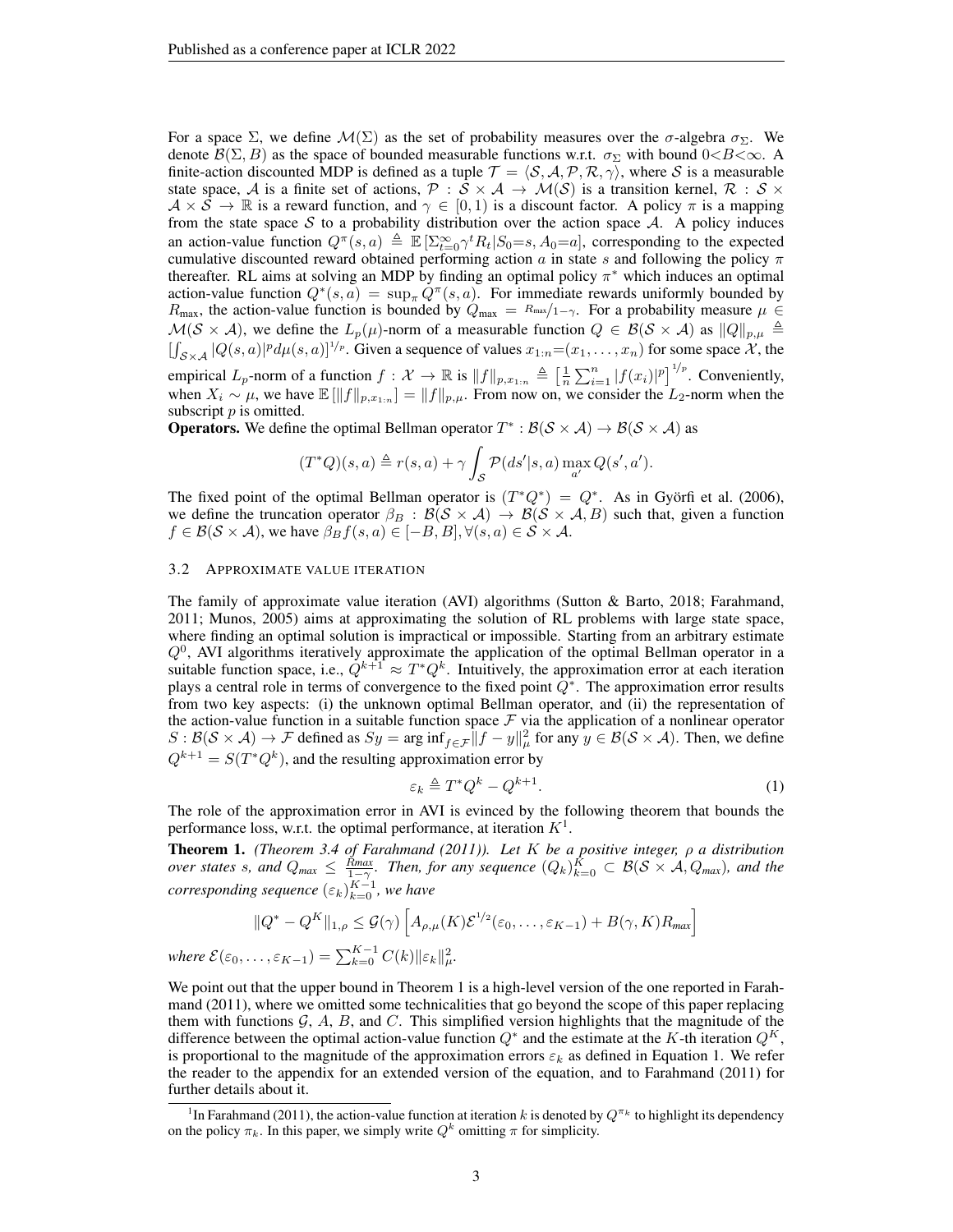# 4 CURRICULUM REINFORCEMENT LEARNING WITH BELLMAN RESIDUALS

We consider the classic curriculum RL scenario where an agent aims at learning a complex target task by solving a predefined sequence of easier, but increasingly challenging, versions of it (Narvekar et al., 2020). To avoid confusion on the debatable notion of difficulty of a task, in this work we adopt a practical point of view where the difficulty of a task is related to well-known aspects of RL, e.g., the complexity of the policies for solving them and challenging exploration (Florensa et al., 2017; Ivanovic et al., 2019; Klink et al., 2020).

#### 4.1 APPROXIMATE VALUE ITERATION IN CURRICULUM REINFORCEMENT LEARNING

Let  $\mathcal{T}_{1:n} = \{\mathcal{T}_1, \ldots, \mathcal{T}_n\}$  be a sequence of increasingly complex MDPs sharing the same state and action spaces, i.e.,  $\mathcal{T}_i = \langle \mathcal{S}, \mathcal{A}, \mathcal{P}_i, \mathcal{R}_i, \gamma \rangle$ , and  $\mathcal{T}_n$  be the target task. The use of AVI algorithms in this curriculum RL setting consists in starting from an arbitrary estimate  $Q_1^0$  (where the subscript indicates the position of the task in the curriculum) and approximating the application of the taskspecific optimal Bellman operator for the current task  $Q_t^{k+1} \approx T_t^* Q_t^k$ . We assume that the task changes when the estimate of the action-value of the current task converges. For simplicity, and without loss of generality, we denote  $K_t$  the number of iterations needed to converge for each task  $\mathcal{T}_t$ , and denote  $Q_t^0 = Q_{t-1}^{K_{t-1}} = Q_{t-1}^*$ .

Lemma 1. *Let* K *be the current iteration. Then,*

$$
||Q_n^* - Q_t^K||_{1,\rho} \le ||Q_n^* - Q_n^0||_{1,\rho} + \dots + ||Q_t^* - Q_t^K||_{1,\rho} = \sum_{i=t+1}^n ||Q_i^* - Q_i^0||_{1,\rho} + ||Q_t^* - Q_t^K||_{1,\rho}.
$$
 (2)

This result can be verified applying the triangle inequality under the assumption that the algorithm switches task when the stopping condition of the algorithm is verified, e.g., when reaching a chosen number of iterations  $K_t$  that allows the action-value function estimate to converge, or using heuristic methods checking the magnitude of the update (Lagoudakis & Parr, 2003; Ernst et al., 2005). Since zero is not a positive integer, the components in (2) cannot be bounded by the result in Theorem 1, which motivates our theoretical analysis in section 5. We denote the analytic k-step Bellman residual for task  $t$  by

$$
\bar{\varrho}_t^k \triangleq (T_t^*)^k Q_t^0 - Q_t^0 = (T_t^*)^k Q_{t-1}^* - Q_{t-1}^*.
$$
\n(3)

**Proposition 1.** *Given an initial*  $Q_1^0(s, a) = 0$  *for any*  $(s, a) \in S \times A$ *, and considering that*  $Q_t^* = Q_t^{K_t} \approx (T_t^*)^{K_t} Q_{t-1}^*$ , we obtain

$$
\bar{\varrho}_n^k + \sum_{t=1}^{n-1} \bar{\varrho}_t^{K_t} = (T_n^*)^k Q_n^0 - Q_n^0 + \left( \sum_{t=1}^{n-1} (T_t^*)^{K_t} Q_t^0 - Q_t^0 \right) \approx (T_t^*)^k \dots (T_1^*)^{K_1} Q_1^0 - Q_1^0 \approx Q_n^k. \tag{4}
$$

This result shows that, under above assumptions, the action-value function of the target task is approximately equivalent to the sum of k-step Bellman residuals. Notably, especially if the curriculum is sufficiently fine-grained, residuals are expected to become progressively smoother and smaller. In the following, we describe how to compute an estimate of the  $k$ -step residuals shown in (4).

#### 4.2 BOOSTED CURRICULUM REINFORCEMENT LEARNING

It is well-known from supervised learning that: (i) small function approximators are easier to train, and thus are desirable to solve simple tasks; (ii) large function approximators can overfit or suffer slow training speed in simple tasks, but they are more suitable to handle complex problems. Ideally, we want to increase the representativeness of the function approximator with the increase of task complexity. Recalling (4), we propose to use a separate function approximator for each residual  $\bar{\varrho}_t^k$ , i.e. a separate approximator for each task. Given a dataset  $\mathcal{D}_t = \{ (s_t^i, a_t^i, r_t^i, s_t^i) \}_{i=1}^N$  for each task, we denote the empirical Bellman operator by  $(\hat{T}_t^*Q)(s_t^i, a_t^i) \triangleq r_t^i + \gamma \max_{a'} Q(s_t^{i_i}, a')$ , and define the k-step empirical residual as  $\tilde{\varrho}_t^k \triangleq \hat{T}_t^* Q_t^{k-1} - Q_t^0$ . At iteration k, for a current task t, and defining the nonlinear operator  $\hat{S} \tilde{\varrho}_t^k = \arg \inf_{f \in \mathcal{F}} ||f - \tilde{\varrho}_t^k||^2_{\mathcal{D}_t}$  as the empirical version of the operator S, we compute an approximation

$$
Q_t^k = Q_t^0 + \beta_{B_k} \hat{S} \tilde{\varrho}_t^k = \sum_{i=1}^{t-1} \hat{\varrho}_i^{K_i} + \hat{\varrho}_t^k,
$$
\n(5)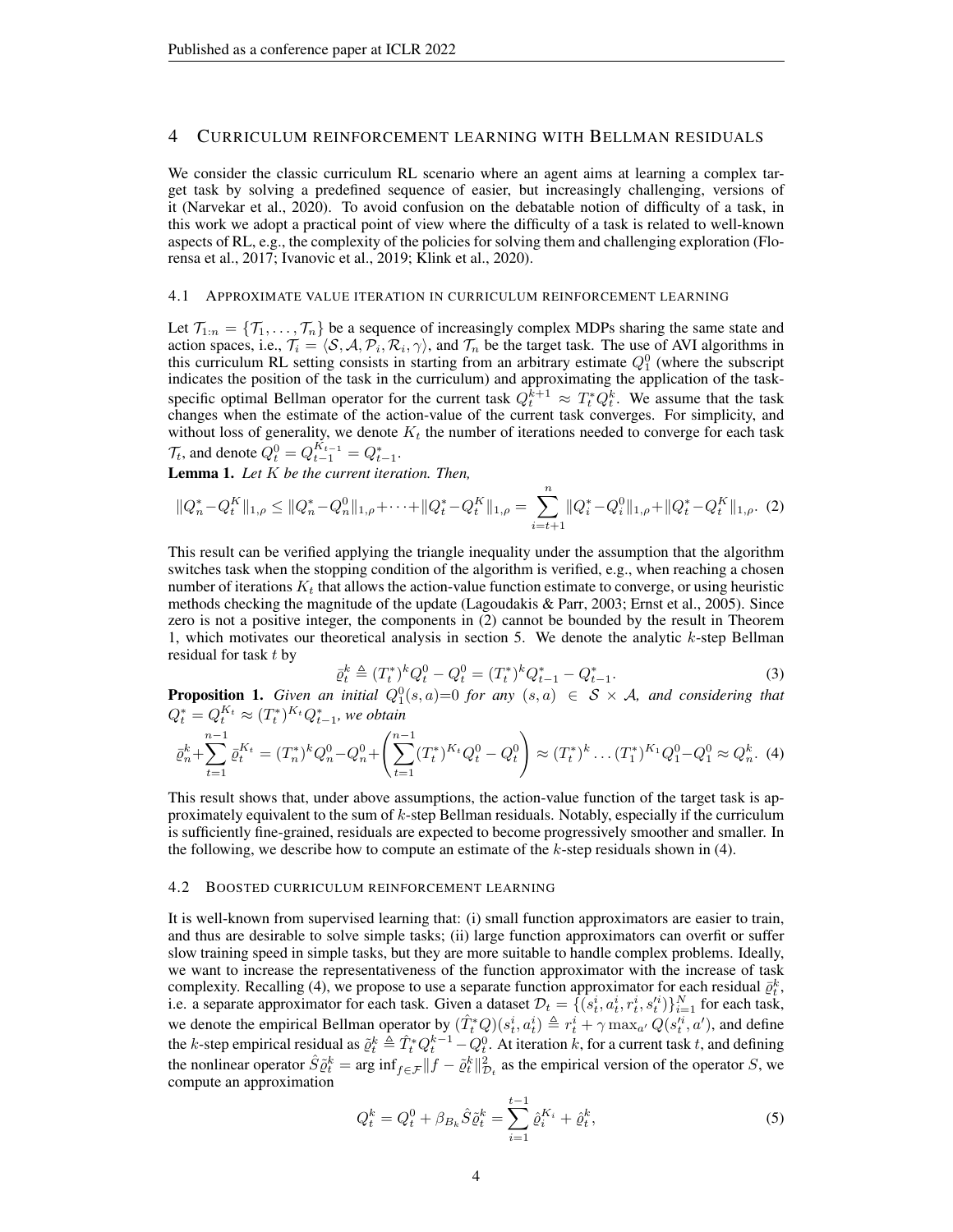Algorithm 1: Boosted Curriculum Reinforcement Learning (BCRL)

**Input:** Tasks  $\mathcal{T}_{1:n}$ ,  $Q_1^0 = 0$ ; for  $t = 1, \ldots, n$  do Collect dataset  $\mathcal{D}_t$  using policy induced by  $Q_t^0$  (e.g.,  $\varepsilon$ -greedy); for  $k = 0, \ldots, K_t$  do  $\tilde{\varrho}_t^k \leftarrow \hat{T}_t^* Q_t^k - Q_t^0;$  $Q_t^{k+1} \leftarrow Q_t^0 + \beta_{B_k} \arg\inf_{f \in \mathcal{F}} ||f - \tilde{\varrho}_t^k||_{\mathcal{D}_t};$ end  $Q_{t+1}^{0} \leftarrow Q_{t}^{K_t};$ end Output:  $Q_n^{K_n} = Q_{n+1}^0 = \sum_{t=1}^n \hat{\varrho}_t^{K_t}.$ 

where we defined  $\hat{\varrho}_t^k = \beta_{B_k} \hat{S} \tilde{\varrho}_t^k$  for compactness. For ease of notation, we use  $Q_t^k$  also to denote the Q-function obtained by applying the empirical Bellman operator. We call this approach *boosted curriculum reinforcement learning* (BCRL), for its resemblance with the boosting procedure in supervised learning (Schapire, 1990; Freund, 1995), and we show its pseudocode in Algorithm 1.

Remarks. Our approach is based on the key insight that the strength of the function approximator should increase according to the complexity of the task at hand. In BCRL, we realize this increase in capacity by estimating an action-value function through a sum of action-value residuals of the previous tasks in the curriculum. Thus, contrary to methods using the same function space for all tasks, our approach has the advantage of acting in an augmented function space resulting from the sum of the function space of each approximator. In supervised learning literature, the function approximators in the sum are commonly known as weak regressors, meaning that boosting has the advantage of estimating complex functions as a sum of simple regressors (Geurts et al., 2006). Similarly, our BCRL procedure can use simple function approximators for each task in the curriculum, with the advantages that (i) easy tasks can be learned with easy function approximators curbing the risk of overfitting, (ii) the complexity of the function approximator can be chosen according to the individual tasks in the curriculum, contrarily to regular curriculum RL where the function approximator needs to be suitable for the target task. Conversely, at inference time, our method requires a forward pass for each approximator in the ensemble. Finally, we clarify that the soundness of this procedure is guaranteed by the fact that if the functional space of each weak regressor is Glivenko-Cantelli, i.e., "the error due to the empirical process goes to zero at least asymptotically", then, due to the preservation theorem, also the space resulting from the sum of weak regressors is Glivenko-Cantelli (Van Der Vaart & Wellner, 2000; Tosatto et al., 2017).

### 5 THEORETICAL ANALYSIS

We provide a theoretical analysis of BCRL in terms of convergence guarantees and finite-sample approximation error analysis. We refer to the well-known results in AVI (Farahmand, 2011; Farahmand et al., 2010), and the analysis provided in Tosatto et al. (2017), with which our analysis share some similarities.

#### 5.1 CONVERGENCE GUARANTEES

**Theorem 2.** Let  $Q_{t-1}^*$  be the learned action-value for task  $\mathcal{T}_{t-1}$ , and  $(Q_t^i)_{i=0}^k$  be a sequence of *measurable action-value functions for a task*  $T_t$  *obtained following our BCRL procedure (5), where*  $Q_t^0 = Q_{t-1}^*$ . Denote L the Lipschitz coefficient of the optimal Bellman operator w.r.t. a norm  $\lVert \cdot \rVert$ , *and assume the operator* S *is such that*  $\exists \lambda > 0 : ||(I - S)y|| \leq \lambda ||y||$  *for all*  $y \in \mathcal{B}(\mathcal{S} \times \mathcal{A})$ *. Then,* 

$$
||Q_t^k - Q_t^*|| \le \left(\lambda \sum_{i=0}^{k-1} (L(1+\lambda))^i + (L(1+\lambda))^k\right) ||Q_t^0 - Q_t^*||. \tag{6}
$$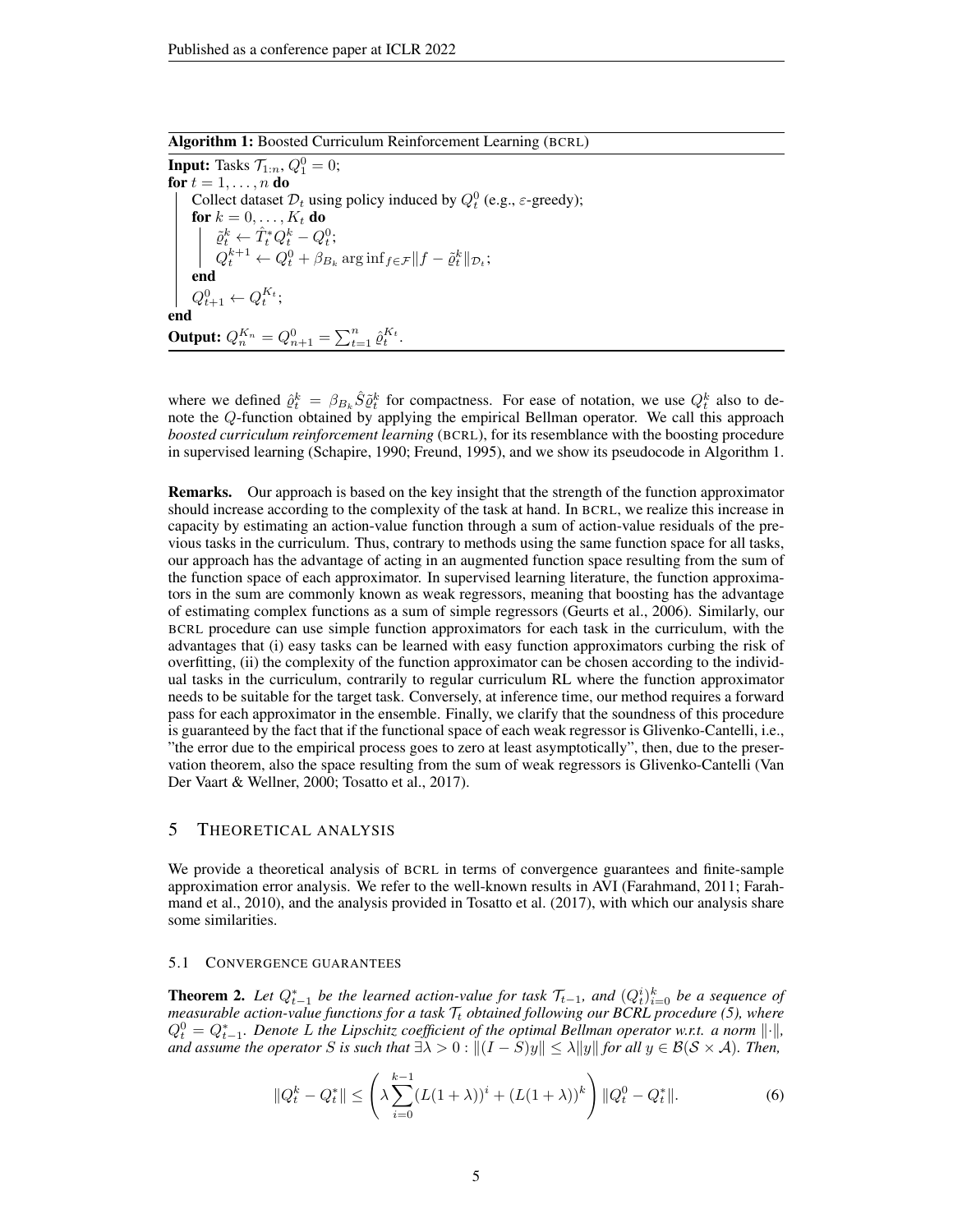The assumption on the operator  $S$  stated by Theorem 2 dictates that the approximation power of the used functional space should be good enough to learn the target function  $y$ ; specifically, the upper bound of the approximation error is proportional to the magnitude of the function to approximate. This assumption holds for reasonable choices of function approximators and it is present in related works on the derivation of finite-time bounds for policy iteration (Munos, 2003), and value iteration (Munos, 2005; Tosatto et al., 2017). The following result shows that for each task, the interplay between L,  $\lambda$  and  $Q_t^0$  decides upon the approximation error w.r.t.  $Q_t^*$ .

**Corollary 1.** *Given the settings of Theorem 2, if*  $L < 1$  *and*  $\lambda < \frac{\epsilon(1-L)}{1+L\epsilon}$  *with*  $\epsilon \in [0,1]$  *then* 

$$
\lim_{k \to \infty} ||Q_t^k - Q_t^*|| < \epsilon ||Q_t^0 - Q_t^*||. \tag{7}
$$

If now  $Q_t^0 \approx Q_{t-1}^*$  is close to  $Q_t^*$  in  $L_p(\mu)$ -norm, we can hope to achieve a small error in task  $\mathcal{T}_t$ .

### 5.2 FINITE-SAMPLE APPROXIMATION ERROR ANALYSIS

Given the inapplicability of Theorem 1 to the decomposition in Lemma 1, we now provide an alternative analysis for our BCRL method, in which the approximation errors for task  $t$  translate to

$$
\varepsilon_t^k = T_t^* Q_t^{k-1} - Q_t^k = \varrho_t^k - S \varrho_t^k, \qquad \varrho_t^k = T_t^* Q_t^{k-1} - Q_t^0. \tag{8}
$$

**Theorem 3.** (Theorem 5.3 of Farahmand (2011)) Let  $(Q_t^i)_{i=0}^k$  be a sequence of action-value functions for each task t,  $(\varepsilon_t^i)_{i=0}^k$  be the respective sequence of approximation errors as defined in (8),  $\mathcal{F} \subseteq \mathcal{B}(\mathcal{S} \times \mathcal{A})$  *be a subset of measurable action-value functions. Then we have* 

$$
\inf_{f \in \mathcal{F}} \|f - \varrho_t^k\|_{\mu} \le \inf_{f \in \mathcal{F}} \|f - \bar{\varrho}_t^k\|_{\mu} + \sum_{i=1}^{k-1} L^i \|\varepsilon_t^{k-i}\|_{\mu}.
$$
\n(9)

This bound shows the relation between the approximation error of the residual for task t at step  $k$ , the AVI Bellman Residual  $\bar{\varrho}_t^k$ , and the approximation error for previous residuals in task t. While the error is independent of previous tasks, the next Lemma shows a connection between tasks.

**Lemma 2.** Let  $(Q_t^i)_{i=0}^k$  be a sequence of action-value functions for each task t,  $(\varepsilon_t^i)_{i=0}^k$  be the *respective sequence of approximation errors as defined in (8). Then,*

$$
\|\tilde{\varrho}_t^k\|_{\infty} \le \gamma \|\varepsilon_t^{k-1}\|_{\infty} + \gamma \sum_{i=1}^{k-2} \frac{2\gamma - (1+\gamma)\gamma^{k-1-i}}{1-\gamma} \|\varepsilon_t^i\|_{\infty} + R_t^{\max} + \gamma \frac{1-\gamma^{k-1}}{1-\gamma} \|\varrho_t^1\|_{\infty}.
$$
 (10)

The above bound is based on the approximation errors  $\varepsilon_t^i$  in task  $\mathcal{T}_t$  as well as on the one-step bellman residual  $\varrho_t^1 = T_t^* Q_t^0 - Q_t^0$ . Intuitively, this residual will be small, if  $Q_t^0 = Q_{t-1}^*$  is a good approximation to  $\hat{Q}_t^*$ . We use (9) and (10) to finally bound the approximation error of the residual.

**Theorem 4.** Let  $B_t^k = \max(||\tilde{\rho}_t^k||_{\infty}, 1)$ , and  $V_{\mathcal{F}^+}$  be the VC-dimension of  $\mathcal{F}^+$ , i.e., the class of all *subgraphs of functions*  $f \in \mathcal{F}$  *(Györfi et al., 2006). For a given sequence of action-value functions*  $(Q_t^i)_{i=0}^k$  generated by BCRL, we have

$$
\mathbb{E}\left[\left\|\varepsilon_{t}^{k}\right\|_{\mu}^{2}\right] \leq 4 \inf_{f \in \mathcal{F}}\|f - \bar{\varrho}_{t}^{k}\|_{\mu}^{2} + 4\left(\sum_{i=1}^{k-1} L^{i} \|\varepsilon_{t}^{k-i}\|_{\mu}\right)^{2} + \frac{5136B_{t}^{k4}}{N}\left(\log 42e + 2\log(480eB_{t}^{k2}) + 2\log(N)V_{\mathcal{F}^{+}}\right).
$$
\n(11)

This result bounds the expected error of BCRL by a sum of three components: (i) the approximation error of the analytic residual  $\bar{\varrho}_t^k$ , (ii) the propagation error due to approximation errors at previous iterations, (iii) the estimation error due to the regression problem with a finite amount of samples. BCRL can be advantageous if the range of values of the residuals  $\bar{\varrho}_t^k$  and  $\tilde{\varrho}_t^k$  become smaller as the curriculum proceeds, which can be expected for a sufficiently fine-grained curriculum. In this case, fewer samples than for regular curriculum RL can be used to achieve comparable estimation errors, due to the smaller range of the target  $\|\tilde{\varrho}_t^k\|_{\mu}$  compared to  $Q_t^{\max}$ .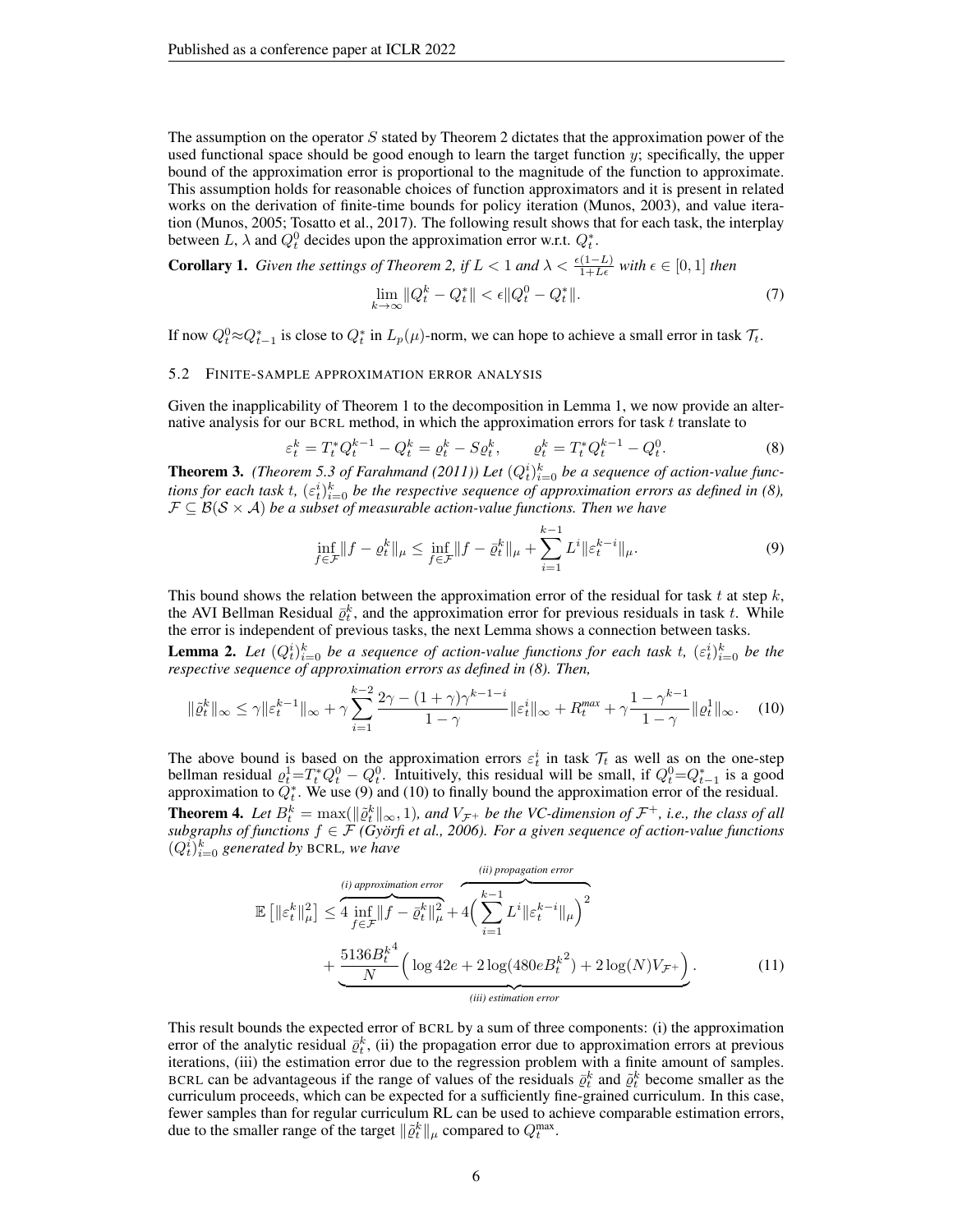

Figure 1: Mean absolute error (solid, bold lines) and standard error of the approximated  $Q_t$ -function over iterations as well as the corresponding performance obtained from a greedy policy w.r.t. this  $Q_t$ -function in task  $\mathcal{T}_t$  in the car-on-hill environment (computed from 20 seeds). The differently shaded areas highlight the iterations on which BC-FQI and C-FQI train on tasks  $\mathcal{T}_1$ ,  $\mathcal{T}_2$  and  $\mathcal{T}_3$ . The fine, dashed lines indicate the results of the individual 20 runs from which the mean was computed.

# 6 EXPERIMENTS

This section serves to provide empirical evidence to the insights obtained in the previous section. More precisely, we want to provide evidence that boosted curricula can indeed improve the residual in an AVI setting and with that improve the achieved agent performance. Further, we show that the additional flexibility of boosting w.r.t. the individual function approximators can be leveraged to choose the best-suited learning approach for each learning task.

We conduct experiments in multiple environments and with two different RL algorithms using the MushroomRL library (D'Eramo et al., 2021).<sup>2</sup> To evaluate the benefit of curricula in boosted AVI settings, we turn towards the fitted Q-iteration (FQI) algorithm in the car-on-hill environment (Ernst et al., 2005), as the low-dimensionality allows for uniform sampling of the state-action space assumed in the previous section and the ground truth optimal  $Q$ -function can be computed via bruteforce methods (Ernst et al., 2005). Next, we evaluate the FQI algorithm in a maze environment in which exploration is guided by the currently estimated optimal policy. Finally, we investigate boosting in a control task with DQN (Mnih et al., 2015), in which a point-mass needs to be steered over a narrow pathway subject to external perturbations. To disentangle the interplay between boosting and the use of a curriculum, we will compare different methods in the experiments: the algorithm under investigation (FQI, DQN), a version using both a curriculum with boosting (BC-FQI, BC-DQN) as well as two ablations of the second method - one without boosting (C-FQI, C-DQN) and one without a curriculum (B-FQI). The boosted methods that do not use a curriculum will introduce the additional approximators at the same iteration at which the curricula switches between tasks.

#### 6.1 CAR-ON-HILL

The three car-on-hill tasks  $\mathcal{T}_1$ ,  $\mathcal{T}_2$ , and  $\mathcal{T}_3$  considered for curriculum learning in this experiment differ in the mass of the car, taking values of 0.8, 1.0, and 1.2 respectively. The default mass of the environment is 1.0 which means we are considering a version of this environment with more challenging exploration, as the car needs more energy to escape the valley and receive a reward signal. The dataset for learning the Q-function in each task is generated by executing 1000 trajectories with a random policy. To not make the results in this section dependent on the parametric form of the function approximator, we resort to the tree-based regression investigated in Ernst et al. (2005). The results are visualized in Figure 1. We can see that the combination of boosting and a curriculum (BC-FQI) outperforms all other methods both in terms of final approximation error achieved on  $\mathcal{T}_3$ but also in terms of the performance of the greedy policy derived from the estimated Q-function. Comparing the residual of BC-FQI and C-FQI, we can see that C-FQI seems to be challenged with adapting the Q-function from  $\mathcal{T}_1$  to  $\mathcal{T}_2$ , as the jump in residual shows. BC-FQI does not exhibit such a jump in residual when moving from  $\mathcal{T}_1$  to  $\mathcal{T}_2$ . Furthermore, BC-FQI reduces the increased residual after switching from  $\mathcal{T}_2$  to  $\mathcal{T}_3$  while the residual of C-FQI steadily increases once arriving at the target task. We can particularly see that the pre-training in  $\mathcal{T}_1$  and  $\mathcal{T}_2$  leads to a significantly smaller Q-function error of BC-FQI compared to B-FQI at iteration 40, which is in line with the discussion in the previous sections.

<sup>&</sup>lt;sup>2</sup>Code for reproducing results available under: https://github.com/psclklnk/boosted\_crl. Additional experimental details can be found in the appendix.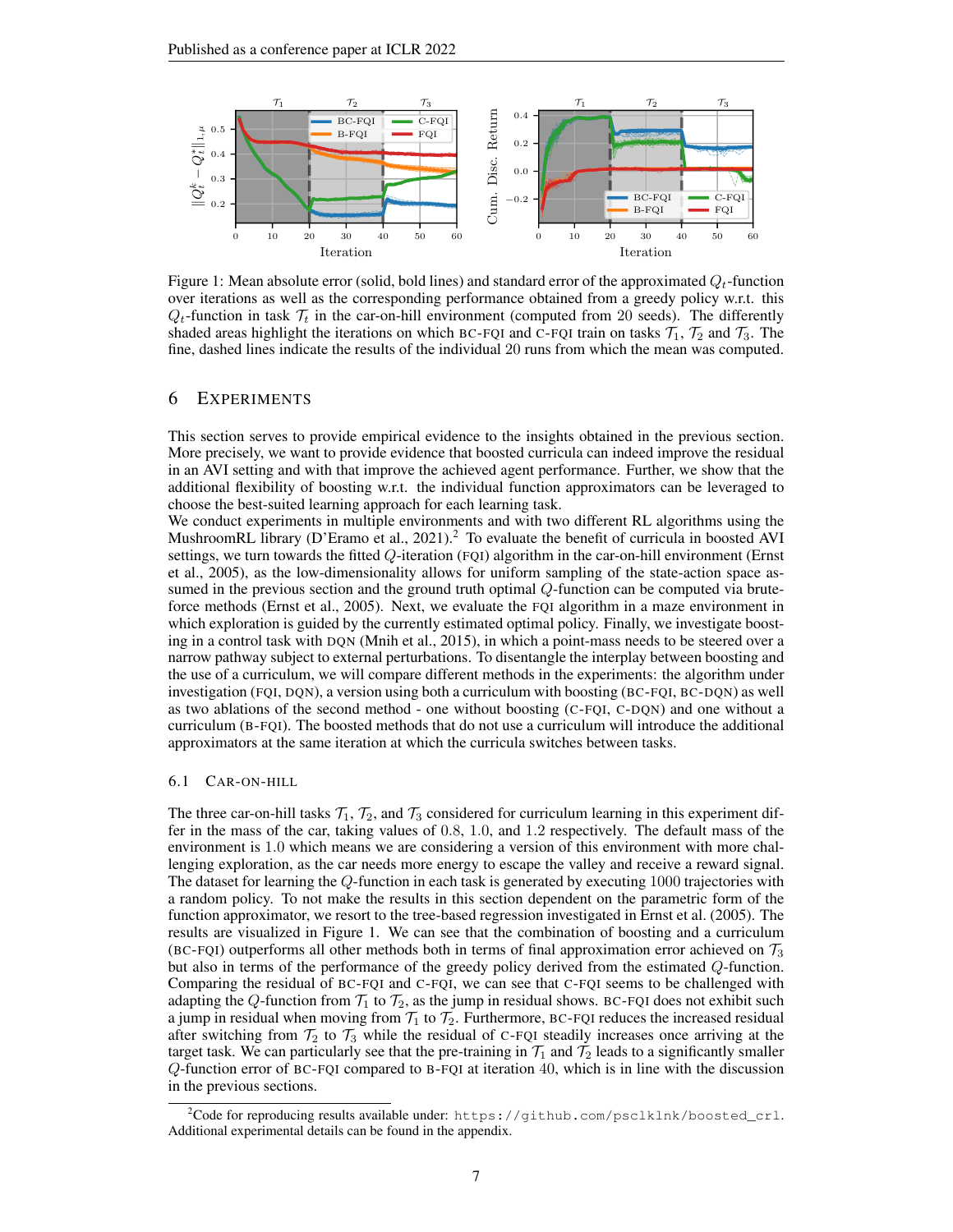

Figure 2: Average error in the approximated  $Q_t$ -functions (left) plus corresponding performance obtained from a greedy policy w.r.t. this  $Q_t$ -function (right) in the maze environment. Shaded colored areas correspond to two times standard error estimated from 40 seeds. The different shades of grey highlight the iterations in which BC-FQI and C-FQI train on different tasks  $\mathcal{T}_t$ . The horizontal black dashed line in the right plot highlights the maximum achievable reward in  $\mathcal{T}_{10}$ .

### 6.2 MAZE

We design a maze environment, in which an agent needs to reach a target position by navigating around two large obstacles. To reach the goal, the agent can choose between 4 discrete actions that move the agent up, down, left, or right. It obtains a dense reward based on the distance to the target and a reward of  $+5$  upon reaching the goal. We design a curriculum composed of 10 tasks, in which the size of the walls gradually increases (see Figure 3a for a visualization of tasks contained in the curriculum). The reward function and the target task are designed to induce highly challenging exploration, requiring the use of curricula to solve the problem. As done for the car-on-hill experiment, we use FQI with tree-based regression (Ernst et al., 2005). For all methods, we collect a dataset for each task running 500 episodes using  $\varepsilon$ -greedy exploration, decreasing the strength of exploration as the curriculum proceeds. As can be seen in Figures 2 and 3, regular learning on the target task does not allow finding a good solution, regardless of whether boosting is used or not (B-FQI and FQI). The poor performance highlights the challenging exploration problem that needs to be solved in this environment. The initial random exploration is insufficient to maneuver around the second wall in the target task. Consequently, the agent is not aware of the benefit of this detour, as obvious in the learned Q-function (Figure 3b). Subsequently reducing the exploration does not lead to any new evidence and hence the agent quickly converges to the sub-optimal solution (Figure 2). Looking at the results of C-FQI, we see that the curriculum alleviates the aforementioned exploration problem. However, the estimated Q-function deteriorates before approaching the target task, leading to unreliable policies. By introducing additional capacity as learning proceeds, BC-FQI allows learning an optimal policy. Indeed, we show in the appendix that the residuals of BC-FQI decrease in later iterations, easing the function approximation problem when progressing to the target task.

#### 6.3 LINEAR SYSTEM CONTROL

The last task aims at highlighting a more subtle benefit of BCRL: Choosing the architecture of the function approximators appropriately for each task in the curriculum. We show that this flexibility can improve sample efficiency in a control task, in which a point mass needs to be steered towards



(a) Maze environments

(c) Generated trajectories using  $Q_{10}$ 

Figure 3: (a) visualizes different maze environments  $\mathcal{T}_1$ ,  $\mathcal{T}_4$ ,  $\mathcal{T}_7$  and  $\mathcal{T}_{10}$  (left to right, top to bottom). (b) shows the final Q-functions on  $\mathcal{T}_{10}$  estimated by the evaluated approaches. (c) visualizes the trajectories generated by the corresponding agents.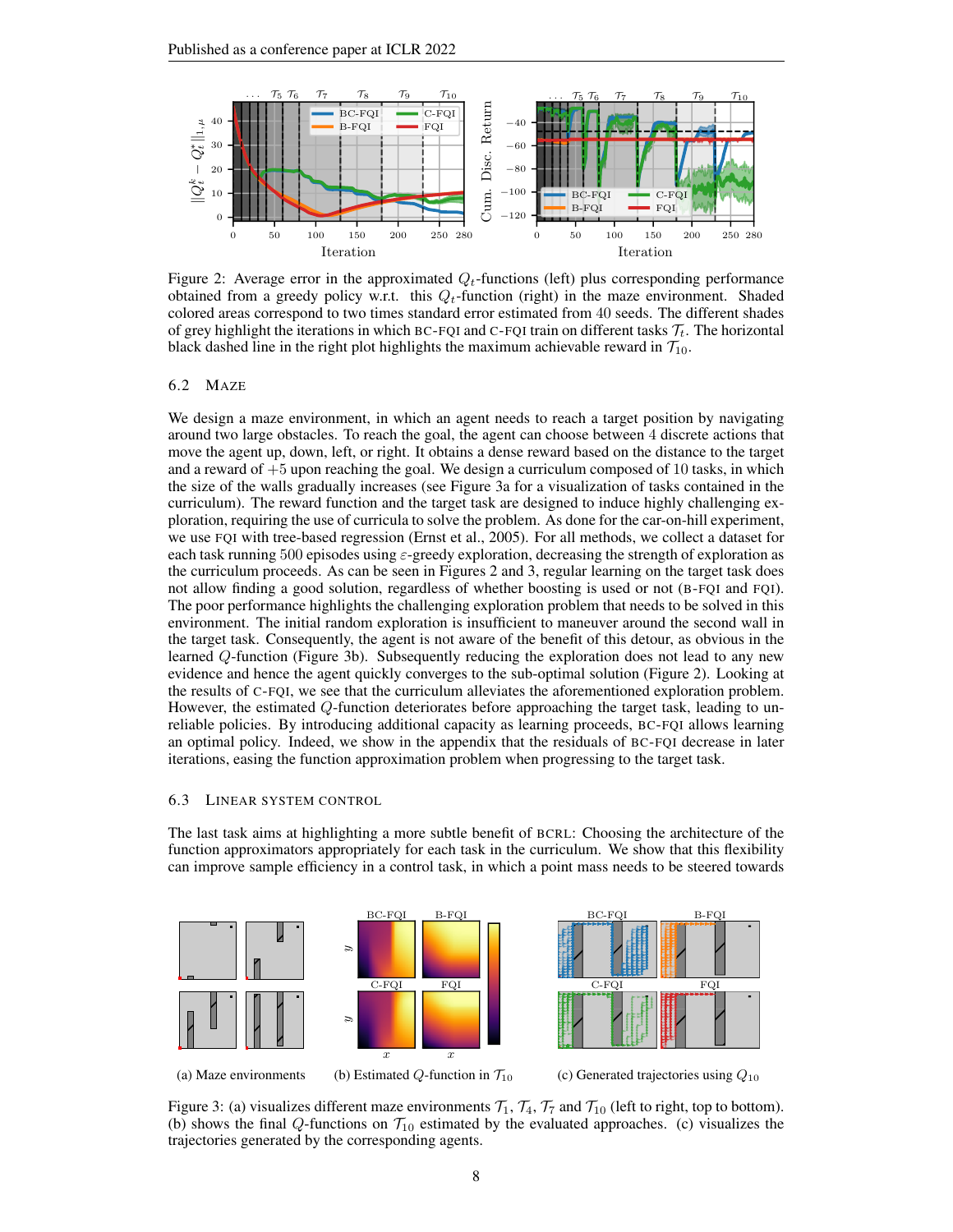

Figure 4: (a) mean performance and standard error in the linear system control task achieved with different methods. The blue vertical dashed line indicates the iterations at which BC-DQN, RPL, PPR, SC-DQN and SBC-DQN switch from the LQ- to the target task. For C-DQN, this switch is indicated by the green dashed line. Statistics have been computed from 100 seeds. (b) visualizes the Qfunctions learned during the pre-training in the LQ task with LSPI (for BC-DQN, RPL, PPR, SC-DQN and SBC-DQN) and DQN (for C-DQN). The arrows indicate the policy encoded by the Q-functions.

a goal position over a narrow pathway along which it is subject to a drift moving it away from the target position (Figure 4b). The agent receives a reward of −1 until reaching the goal, which issues a reward of 0 and ends the episode. If the agent falls off the pathway, it is reset to the initial position. We learn a policy for solving this target task using DQN and introduce a curriculum that first trains in an easier system to induce a bias of moving towards the target. In this easier system, the point mass does not face external perturbations, obtains a reward equal to the negative squared distance to the target position, and does not need to stay on a particular pathway. Since the easier environment is a linear-quadratic (LQ) problem (see appendix  $C.3$ ), the  $Q$ -function is known to be a quadratic function of state and action (Bradtke, 1993). The boosting framework allows to exploit this knowledge by using quadratic features in the first learning task and only relying on a neural network to realize the  $Q$ -function in the target task. With quadratic features, the  $Q$ -function can be efficiently learned from experience with least-squares policy iteration (LSPI) (Lagoudakis & Parr, 2003). In the boosted curriculum evaluated in this task (BC-DQN), we hence first learn a Q-function using LSPI in the LQ task and then adjust this Q-function in the target task with a residual using DQN. Figure 4a shows that this incorporation of additional structure into the curriculum (BC-DQN) improves performance over both directly learning on the target task (DQN) and a regular curriculum

that does not adjust the structure of the agent to the learning task in the curriculum (C-DQN). We further see that two other transfer knowledge baselines - Residual Policy Learning (RPL, Silver et al. (2018)) and Probabilistic Policy Reuse (PPR, Fernandez et al. (2010)) - do not improve learning ´ performance over regular learning on the target task (please see Appendix A for a discussion of the methods and why we chose them as baselines). Reusing the quadratic Q-function from the LQ problem as a shaping reward (SC-DQN, Ng et al. (1999)) drastically improves performance. Combined with boosting (SBC-DQN), this improvement is even stronger. It is particularly surprising that C-DQN, RPL, and PPR do not improve over DQN. For C-DQN, this poor performance may result from the DQN algorithm learning slower in the LQ problem compared to LSPI (10.000 vs. 2.000 steps), while further learning a less accurate Q-function (Figure 4b). For RPL and PPR, it is hard to provide explanations, as both methods rely on the LSPI Q-function. Nonetheless, the success of a shaping reward based on the same LSPI Q-function shows the impact of *how* existing knowledge is reused.

# 7 CONCLUSION

We introduced boosted curriculum reinforcement learning (BCRL), a new method for action-value function estimation in curriculum RL. For each task, BCRL approximates the respective action-value function as a sum of residuals of the previous tasks in the curriculum, increasing the representativeness of the functional space alongside the complexity of the tasks. We proved that BCRL enjoys advantageous theoretical properties in terms of convergence to the optimal action-value function of the target task. Moreover, we empirically validated BCRL across different problems and algorithms, showing its advantages over regular curriculum RL and knowledge transfer baselines. Future research on the presented findings should investigate ways to counteract the (linearly) growing complexity of the (boosted) agent for long task sequences and to adapt the BCRL framework to recent advances in automated curriculum generation (Narvekar et al., 2020).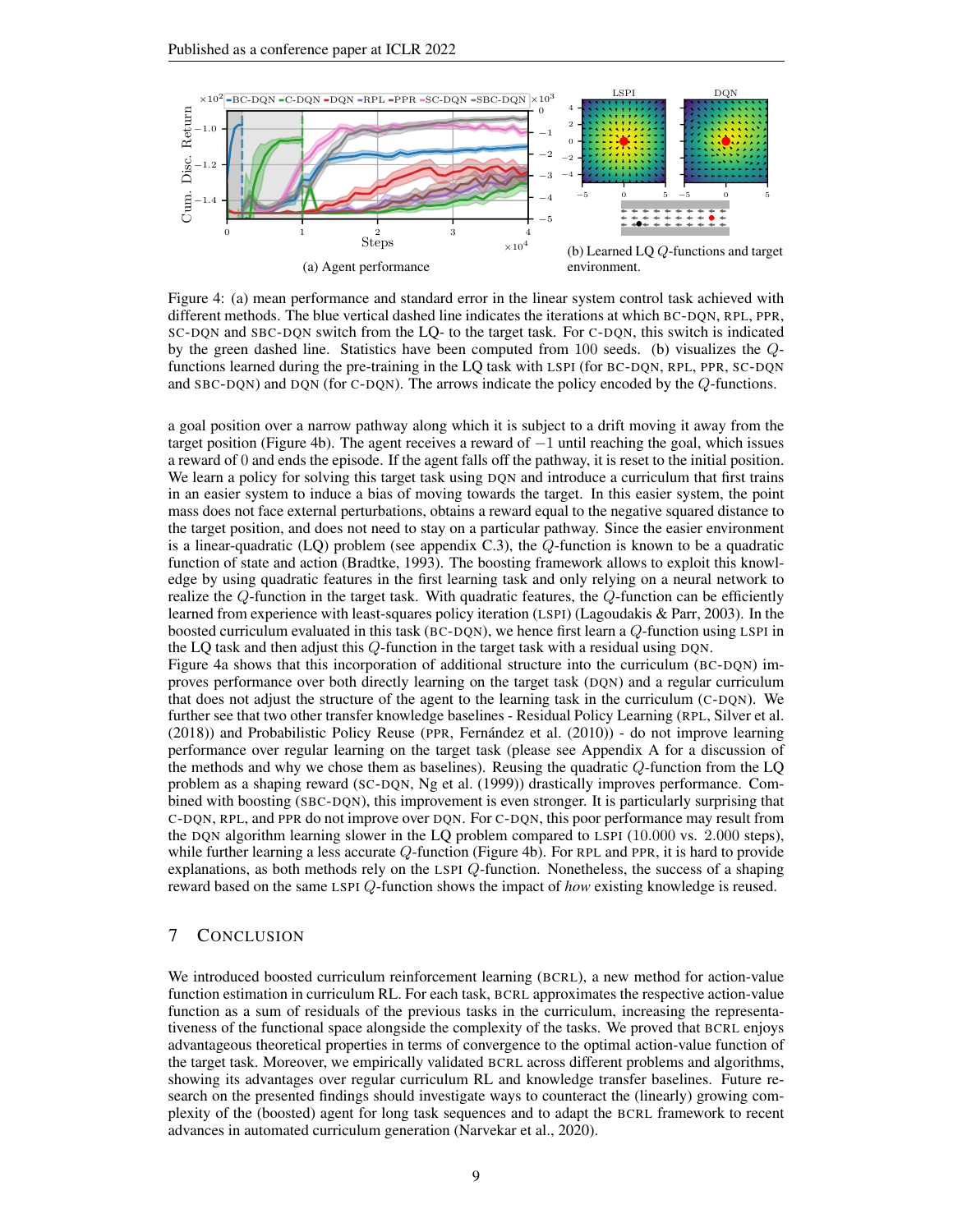# 8 REPRODUCIBILITY STATEMENT

We aim to guarantee the reproducibility of our work by providing the proofs of the main paper theorems and additional details of the conducted experiments in the appendix. Further, we provide the code for running the experiment at https://github.com/psclklnk/boosted\_crl.

# 9 ACKNOWLEDGMENTS

This project has received funding from the DFG project PA3179/1-1 (ROBOLEAP).

### **REFERENCES**

- Chiye Aoki and Philip Siekevitz. Plasticity in brain development. *Scientific American*, 259(6):56, 1988.
- Minoru Asada, Shoichi Noda, Sukoya Tawaratsumida, and Koh Hosoda. Purposive behavior acquisition for a real robot by vision-based reinforcement learning. *Machine learning*, 23(2):279–303, 1996.
- Timur Ash. Dynamic node creation in backpropagation networks. *Connection science*, 1(4):365– 375, 1989.
- Samuel Barrett and Peter Stone. Cooperating with unknown teammates in complex domains: A robot soccer case study of ad hoc teamwork. In *AAAI conference on artificial intelligence*, 2015.
- Yoshua Bengio, Jérôme Louradour, Ronan Collobert, and Jason Weston. Curriculum learning. *International Conference on Machine Learning*, 2009.
- Aude G Billard, Sylvain Calinon, and Rüdiger Dillmann. Learning from humans. *Springer handbook of robotics*, pp. 1995–2014, 2016.
- Georgios Boutsioukis, Ioannis Partalas, and Ioannis Vlahavas. Transfer learning in multi-agent reinforcement learning domains. In *European Workshop on Reinforcement Learning*. Springer, 2011.
- Steven J Bradtke. Reinforcement learning applied to linear quadratic regulation. In *Neural Information Processing Systems*, 1993.
- Tim Brys, Anna Harutyunyan, Matthew E Taylor, and Ann Nowe. Policy transfer using reward ´ shaping. In *AAMAS*, pp. 181–188, 2015.
- Sonia Chernova and Manuela Veloso. Interactive policy learning through confidence-based autonomy. *Journal of Artificial Intelligence Research*, 34:1–25, 2009.
- Felipe Leno Da Silva and Anna Helena Reali Costa. Towards zero-shot autonomous inter-task mapping through object-oriented task description. In *Workshop on Transfer in Reinforcement Learning (TiRL)*, 2017.
- Felipe Leno Da Silva and Anna Helena Reali Costa. A survey on transfer learning for multiagent reinforcement learning systems. *Journal of Artificial Intelligence Research*, 64:645–703, 2019.
- Felipe Leno Da Silva, Matthew E Taylor, and Anna Helena Reali Costa. Autonomously reusing knowledge in multiagent reinforcement learning. In *International Joint Conference on Artificial Intelligence*, 2018.
- Carlo D'Eramo, Davide Tateo, Andrea Bonarini, Marcello Restelli, and Jan Peters. Mushroomrl: Simplifying reinforcement learning research. *Journal of Machine Learning Research*, 22(131): 1–5, 2021.
- Jeffrey L Elman. Learning and development in neural networks: The importance of starting small. *Cognition*, 48(1):71–99, 1993.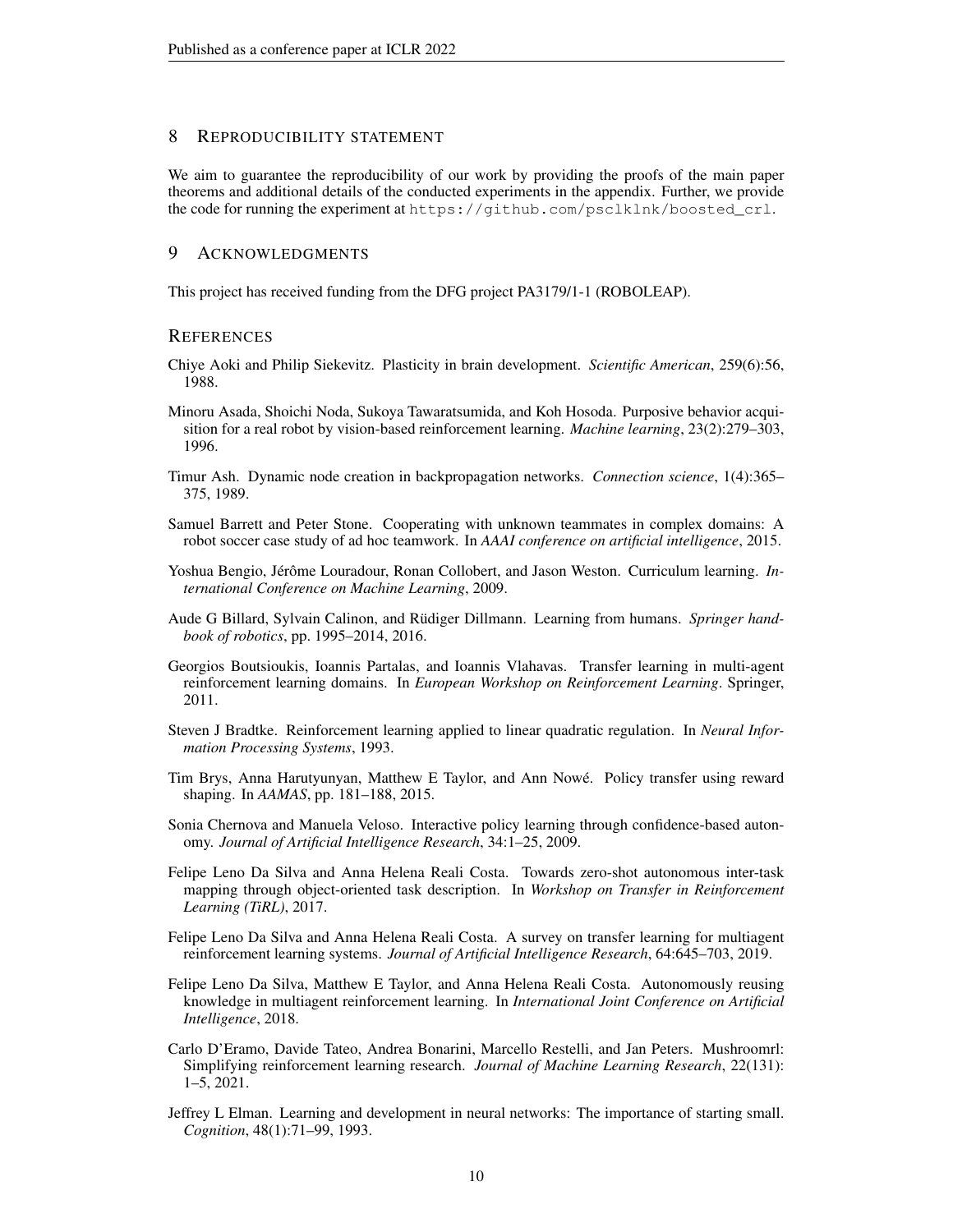- Thomas Elsken, Jan Hendrik Metzen, Frank Hutter, et al. Neural architecture search: A survey. *Journal of Machine Learning Research*, 20(55):1–21, 2019.
- Damien Ernst, Pierre Geurts, and Louis Wehenkel. Tree-based batch mode reinforcement learning. *Journal of Machine Learning Research*, 6:503–556, 2005.
- C Lebiere Fahlman. The cascade-correlation learning architecture. *Neural Information Processing Systems*, 1990.
- Amir-massoud Farahmand. *Regularization in reinforcement learning*. PhD thesis, University of Alberta, 2011.
- Amir Massoud Farahmand, Rémi Munos, and Csaba Szepesvári. Error propagation for approximate policy and value iteration. *Advances in Neural Information Processing Systems*, 2010.
- Fernando Fernández and Manuela Veloso. Probabilistic policy reuse in a reinforcement learning agent. In *International joint conference on Autonomous agents and multiagent systems*, 2006.
- Fernando Fernández, Javier García, and Manuela Veloso. Probabilistic policy reuse for inter-task transfer learning. *Robotics and Autonomous Systems*, 58(7):866–871, 2010.
- Carlos Florensa, David Held, Markus Wulfmeier, Michael Zhang, and Pieter Abbeel. Reverse curriculum generation for reinforcement learning. *Conference on Robot Learning*, 2017.
- Vincent François-Lavet, Peter Henderson, Riashat Islam, Marc G Bellemare, and Joelle Pineau. An introduction to deep reinforcement learning. *Foundations and Trends® in Machine Learning*, 11 (3-4):219–354, 2018.
- Yoav Freund. Boosting a weak learning algorithm by majority. *Information and Computation*, 121 (2):256–285, 1995.
- Pierre Geurts, Damien Ernst, and Louis Wehenkel. Extremely randomized trees. *Machine learning*, 63(1):3–42, 2006.
- László Györfi, Michael Kohler, Adam Krzyzak, and Harro Walk. A distribution-free theory of *nonparametric regression*. Springer Science & Business Media, 2006.
- Pablo Hernandez-Leal and Michael Kaisers. Towards a fast detection of opponents in repeated stochastic games. In *International Conference on Autonomous Agents and Multiagent Systems*. Springer, 2017.
- Pablo Hernandez-Leal, Yusen Zhan, Matthew E Taylor, L Enrique Sucar, and Enrique Munoz de Cote. Efficiently detecting switches against non-stationary opponents. *Autonomous Agents and Multi-Agent Systems*, 31(4), 2017.
- Boris Ivanovic, James Harrison, Apoorva Sharma, Mo Chen, and Marco Pavone. Barc: Backward reachability curriculum for robotic reinforcement learning. *International Conference on Robotics and Automation*, 2019.
- Lu Jiang, Deyu Meng, Qian Zhao, Shiguang Shan, and Alexander Hauptmann. Self-paced curriculum learning. *AAAI Conference on Artificial Intelligence*, 2015.
- Pascal Klink, Carlo D'Eramo, Jan R Peters, and Joni Pajarinen. Self-paced deep reinforcement learning. *Advances in Neural Information Processing Systems*, 2020.
- Dorothea Koert, Maximilian Kircher, Vildan Salikutluk, Carlo D'Eramo, and Jan Peters. Multichannel interactive reinforcement learning for sequential tasks. *Frontiers in Robotics and AI*, 7: 97, 2020.
- Marcelo L Koga, Valdinei Freire, and Anna HR Costa. Stochastic abstract policies: Generalizing knowledge to improve reinforcement learning. *IEEE Transactions on Cybernetics*, 45(1):77–88, 2014.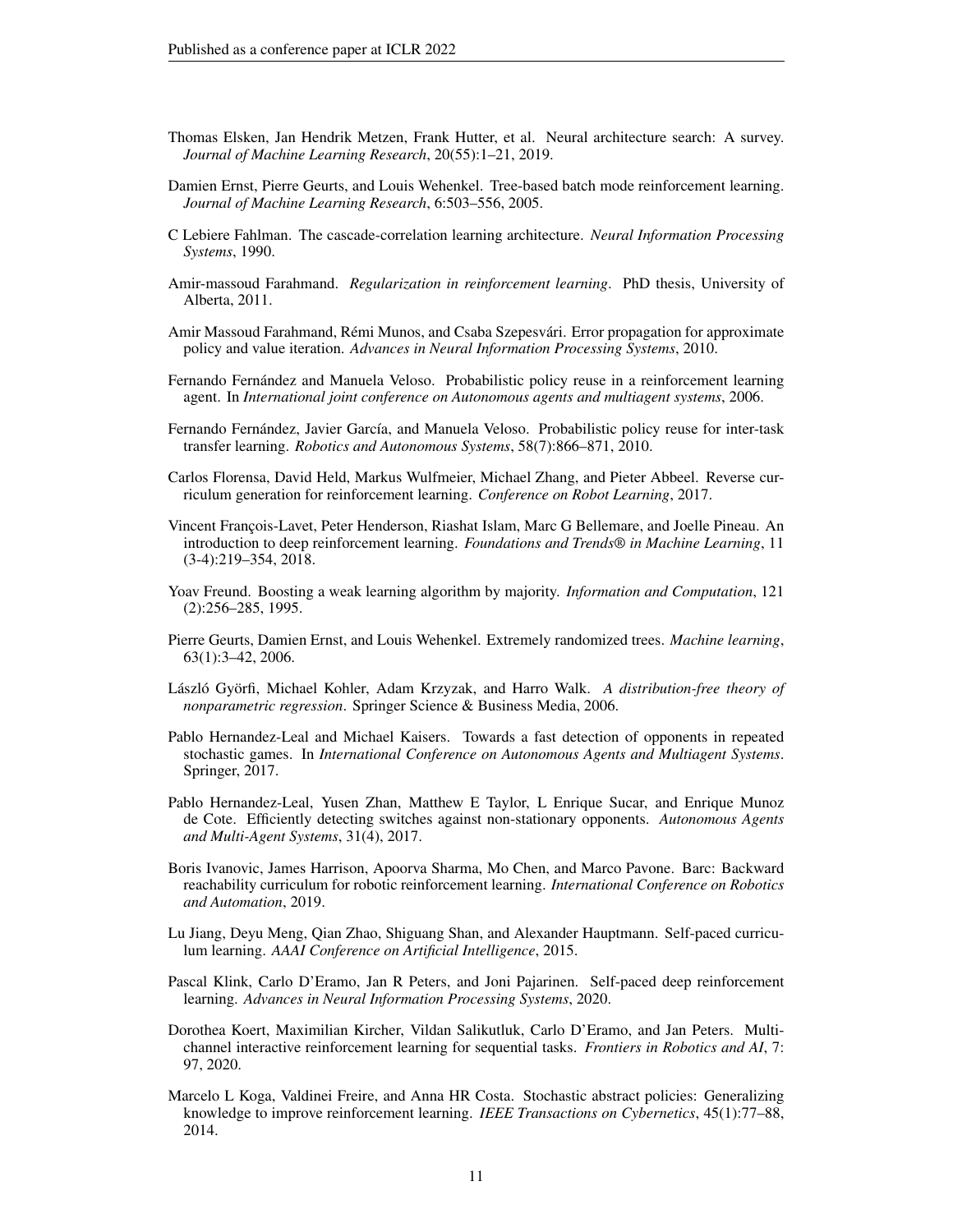- Marcelo Li Koga, Valdinei Freire da Silva, Fabio Gagliardi Cozman, and Anna Helena Reali Costa. Speeding-up reinforcement learning through abstraction and transfer learning. In *International conference on Autonomous agents and multi-agent systems*, 2013.
- Kai A Krueger and Peter Dayan. Flexible shaping: How learning in small steps helps. *Cognition*, 110(3):380–394, 2009.
- Michail G Lagoudakis and Ronald Parr. Least-squares policy iteration. *Journal of Machine Learning Research*, 4:1107–1149, 2003.
- Jani JT Lahnajarvi, Mikko I Lehtokangas, and Jukka PP Saarinen. Evaluation of constructive neural ¨ networks with cascaded architectures. *Neurocomputing*, 48(1-4):573–607, 2002.
- Alessandro Lazaric. Transfer in reinforcement learning: a framework and a survey. In *Reinforcement Learning*, pp. 143–173. Springer, 2012.
- Alessandro Lazaric and Marcello Restelli. Transfer from multiple mdps. *Neural information processing systems*, 2011.
- Alessandro Lazaric, Marcello Restelli, and Andrea Bonarini. Transfer of samples in batch reinforcement learning. In *International conference on Machine learning*, 2008.
- Volodymyr Mnih, Koray Kavukcuoglu, David Silver, Andrei A Rusu, Joel Veness, Marc G Bellemare, Alex Graves, Martin Riedmiller, Andreas K Fidjeland, Georg Ostrovski, et al. Human-level control through deep reinforcement learning. *Nature*, 518(7540):529–533, 2015.
- Rémi Munos. Error bounds for approximate policy iteration. In *ICML*, volume 3, pp. 560–567, 2003.
- Rémi Munos. Error bounds for approximate value iteration. In *Proceedings of the National Conference on Artificial Intelligence*, volume 20, pp. 1006. Menlo Park, CA; Cambridge, MA; London; AAAI Press; MIT Press; 1999, 2005.
- Sanmit Narvekar, Jivko Sinapov, Matteo Leonetti, and Peter Stone. Source task creation for curriculum learning. In *International Conference on Autonomous Agents & Multiagent Systems*, 2016.
- Sanmit Narvekar, Bei Peng, Matteo Leonetti, Jivko Sinapov, Matthew E Taylor, and Peter Stone. Curriculum learning for reinforcement learning domains: A framework and survey. *Journal of Machine Learning Research*, 21(181):1–50, 2020.
- Andrew Y Ng, Daishi Harada, and Stuart Russell. Policy invariance under reward transformations: Theory and application to reward shaping. In *International Conference on Machine Learning (ICML)*, 1999.
- Atsushi Nitanda and Taiji Suzuki. Functional gradient boosting based on residual network perception. *International Conference on Machine Learning*, 2018.
- Martin L Puterman. Markov decision processes. *Handbooks in operations research and management science*, 2:331–434, 1990.
- Franccois Rivest and Doina Precup. Combining td-learning with cascade-correlation networks. *International Conference on Machine Learning*, 2003.
- David E Rumelhart, James L McClelland, PDP Research Group, et al. *Parallel distributed processing*, volume 1. IEEE Massachusetts, 1988.
- Andrei A Rusu, Neil C Rabinowitz, Guillaume Desjardins, Hubert Soyer, James Kirkpatrick, Koray Kavukcuoglu, Razvan Pascanu, and Raia Hadsell. Progressive neural networks. *arXiv preprint arXiv:1606.04671*, 2016.
- J Saul, Leon. The behavior of organisms. an experimental analysis. *Psychoanalytic Quarterly*, 10: 164–166, 1941.

Robert E Schapire. The strength of weak learnability. *Machine learning*, 5(2):197–227, 1990.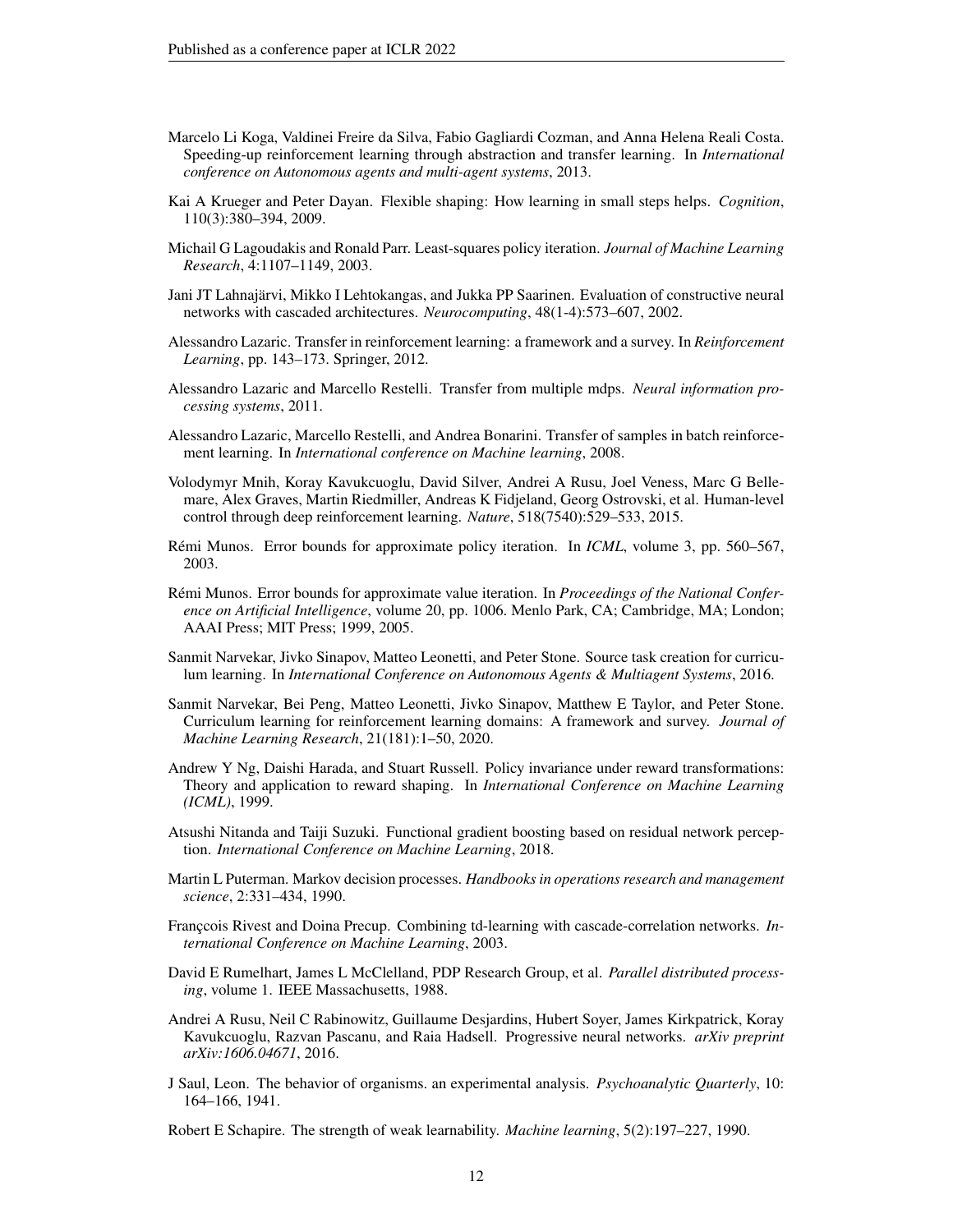- Kun Shao, Yuanheng Zhu, and Dongbin Zhao. Starcraft micromanagement with reinforcement learning and curriculum transfer learning. *IEEE Transactions on Emerging Topics in Computational Intelligence*, 3(1):73–84, 2018.
- Felipe Leno Da Silva and Anna Helena Reali Costa. Object-oriented curriculum generation for reinforcement learning. In *International Conference on Autonomous Agents and MultiAgent Systems*, 2018.
- Tom Silver, Kelsey Allen, Josh Tenenbaum, and Leslie Kaelbling. Residual policy learning. *arXiv preprint arXiv:1812.06298*, 2018.
- Richard S Sutton and Andrew G Barto. *Reinforcement learning: An introduction*. MIT press, 2018.
- Maxwell Svetlik, Matteo Leonetti, Jivko Sinapov, Rishi Shah, Nick Walker, and Peter Stone. Automatic curriculum graph generation for reinforcement learning agents. *AAAI Conference on Artificial Intelligence*, 2017.
- Matthew E Taylor and Peter Stone. Transfer learning for reinforcement learning domains: A survey. *Journal of Machine Learning Research*, 10(7), 2009.
- Samuele Tosatto, Matteo Pirotta, Carlo D'Eramo, and Marcello Restelli. Boosted fitted q-iteration. *International Conference on Machine Learning*, 2017.
- Peter Vamplew and Robert Ollington. Global versus local constructive function approximation for on-line reinforcement learning. *Australasian Joint Conference on Artificial Intelligence*, 2005a.
- Peter Vamplew and Robert Ollington. On-line reinforcement learning using cascade constructive neural networks. *International Conference on Knowledge-Based and Intelligent Information and Engineering Systems*, 2005b.
- Aad Van Der Vaart and Jon A Wellner. Preservation theorems for glivenko-cantelli and uniform glivenko-cantelli classes. In *High dimensional Probability II*, pp. 115–133. Springer, 2000.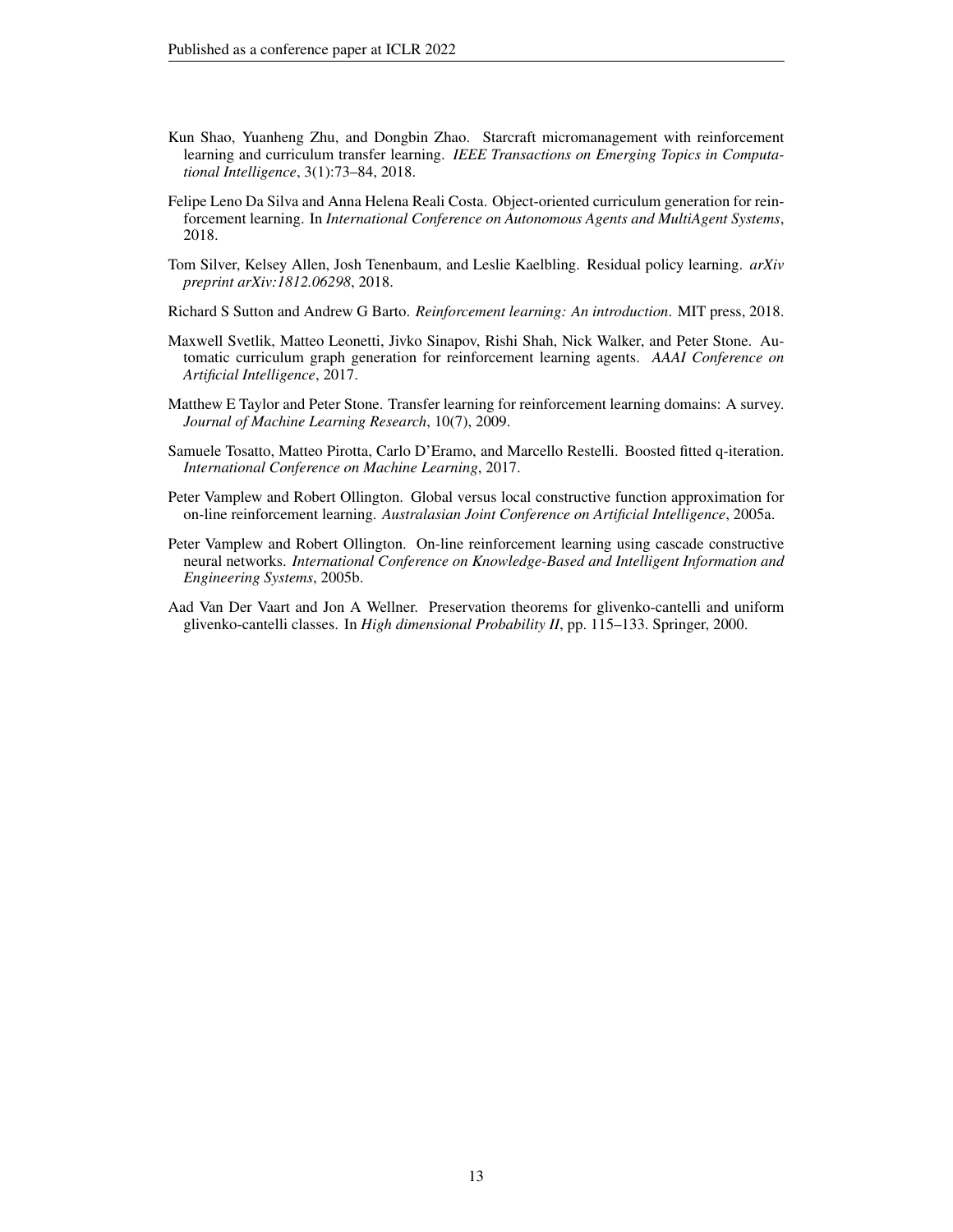### A DISCUSSION OF RELATED TRANSFER LEARNING METHODS

Given our focus on knowledge transfer via Q-functions in curriculum RL, our investigations are closely related to the field of transfer learning and we hence want to situate our method in this field by this short review. Transfer learning is a well-established concept in RL and multiple surveys have been conducted in the single- and multi-agent RL setting (Taylor & Stone, 2009; Lazaric, 2012; Da Silva et al., 2018; Da Silva & Costa, 2019). Apart from detecting a change in the current task (Hernandez-Leal et al., 2017), determining from which task to transfer knowledge (Fernandez ´ & Veloso, 2006; Barrett & Stone, 2015; Hernandez-Leal & Kaisers, 2017) to the current task is an important problem in transfer learning. For an adequately chosen curriculum, the aforementioned problems are less severe as a) the agent is assumed to be aware of the task change and b) the knowledge from the most recent task in the curriculum can be assumed to be the most relevant for solving the current one. The transfer of knowledge between tasks can then happen in various forms, e.g., via samples (Lazaric et al., 2008; Lazaric & Restelli, 2011), policies (Fernández & Veloso, 2006; Fernandez et al., 2010; Silver et al., 2018), reward functions (Brys et al., 2015) or demonstra- ´ tions/teachers (Chernova & Veloso, 2009; Billard et al., 2016; Koert et al., 2020).

When sharing value- or Q-functions, which resembles the boosting scenario investigated in this paper, incorporating abstract concepts like objects, classes, or relations (Koga et al., 2013; 2014; Da Silva & Costa, 2017; Silva & Costa, 2018) can drastically improve the generalization of learned Q- or value-functions between tasks at the expense of additional user-specified information. When not assuming any additional information of the aforementioned forms in a value- or Q-function transfer setting, methods that extend upon the naive idea of initializing the Q-function of the next task with the most recently learned one, as e.g. done in Narvekar et al. (2016), are rather sparse. Boutsioukis et al. (2011) investigate the idea of sparsely initializing the Q-function in the new task with a bias value for the optimal actions of the previous task in discrete state-action spaces. Rusu et al. (2016) present a particular neural network architecture – progressive neural networks – that aims to improve transfer between tasks by adding so-called columns for each encountered task. Those additional columns are connected to the columns of the previous task by learnable weight matrices. Reward shaping (Ng et al., 1999) allows reusing a value function from a source task as a shaping function in a target task. Both progressive neural networks and reward shaping are orthogonal to our investigation of boosting and its influence on the residual of Q-function approximators in curriculum RL. As we show in Figure 4a, boosting hence can still provide benefits when combined with such approaches.

For the comparison in Section 6.3, we choose residual policy learning (RPL, Silver et al. (2018)), as it follows a similar idea of learning a residual, however in the form of a policy, and avoids the complication of the overall curriculum by e.g. introducing a secondary RL objective (Brys et al., 2015) to realize the knowledge transfer between tasks or the need to choose appropriate bias values for Q-function initialization (Boutsioukis et al., 2011). For the environment in Section 6.3, the idea of a residual policy is well-suited since the 8 discrete actions in the target task (see appendix C.3) allow to define reasonable ways to combine the actions of the previous and the current policy. For the tasks in Section 6.1 and 6.2, combining actions is problematic due to the action spaces of the tasks. For the car-on-hill task, combining the two opposing actions of moving left or right will either always ignore the actions of the previous policy or ignore the actions of the current policy. The same problem occurs for the maze task with its four actions *left*, *right*, *up*, and *down*. Apart from RPL, we also evaluate probabilistic policy reuse (PPR, Fernandez et al.  $(2010)$ ) as it – like RPL– introduces no crucial additional design choices in the curriculum.

# B ADDITIONAL THEOREMS AND PROOFS

We report an extended version of our Theorem 1 based on Theorem 3.4 in Farahmand (2011).

Theorem 1. *(Theorem 3.4 of Farahmand (2011)). Let* K *be a positive integer,* ρ *an initial state* distribution, and  $Q_{max} \le \frac{R_{max}}{1-\gamma}$ . Then, for any sequence  $(Q_k)_{k=0}^K \subset \mathcal{B}(\mathcal{S} \times \mathcal{A}, Q_{max})$ , and the  $corresponding sequence  $(\varepsilon_k)_{k=0}^{K-1}$ , we have$ 

$$
||Q^* - Q^K||_{1,\rho} \le \frac{2\gamma}{(1-\gamma)^2} \left[ \inf_{r \in [0,1]} C_{VI,\rho,\mu}^{\frac{1}{2}}(K;r) \mathcal{E}^{\frac{1}{2}}(\varepsilon_0,\ldots,\varepsilon_{K-1};r) + \frac{2}{1-\gamma} \gamma^K R_{\text{max}} \right]
$$

 $\mathcal{E}(\varepsilon_0,\ldots,\varepsilon_{K-1};r)=\sum_{k=0}^{K-1}\alpha_k^{2r}\|\varepsilon_k\|_{\mu}^2$ , and  $C_{VI,\rho,\mu}$  and  $\alpha_k$  as defined, respectively, in Def*inition 3.1 and Equation 3.3 in Farahmand (2011).*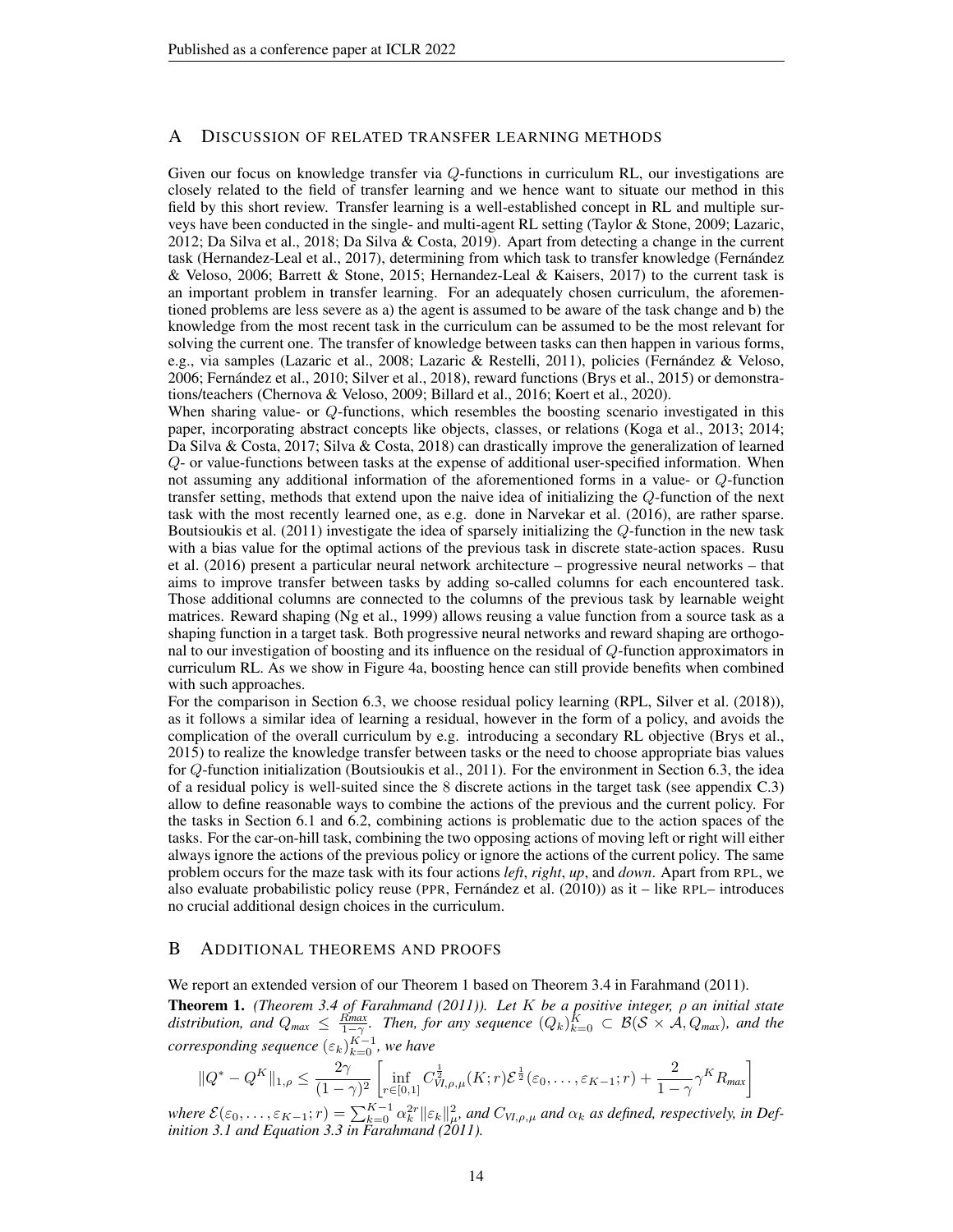We proceed reporting the proofs of the theorems and lemmas described in the main paper. As a start, we first restate the most important identities:

$$
\begin{aligned}\n\bar{\varrho}_t^k &= (T_t^*)^k Q_t^0 - Q_t^0 & \varrho_t^k &= T_t^* Q_t^{k-1} - Q_t^0 & \varrho_t^1 &= T_t^* Q_t^0 - Q_t^0 \\
Q_t^k &= Q_t^0 + S \varrho_t^k & \varepsilon_t^k &= \varrho_t^k - S \varrho_t^k & \qquad Q_t^k + \varepsilon_t^k &= T_t^* Q_t^{k-1}\n\end{aligned}
$$

**Theorem 2.** Let  $Q_{t-1}^*$  be the learned action-value for task  $\mathcal{T}_{t-1}$ , and  $(Q_t^i)_{i=0}^k$  be a sequence of *measurable action-value functions for a task*  $T_t$  *obtained following our BCRL procedure (5), where*  $Q_t^0 = Q_{t-1}^*$ . Denote L the Lipschitz coefficient of the optimal Bellman operator w.r.t. a norm  $\lVert \cdot \rVert$ , *and assume the operator* S *is such that*  $\exists \lambda > 0 : ||(I - S)y|| \leq \lambda ||y||$  *for all*  $y \in \mathcal{B}(\mathcal{S} \times \mathcal{A})$ *. Then,* 

$$
||Q_t^k - Q_t^*|| \leq \left(\lambda \sum_{i=0}^{k-1} (L(1+\lambda))^i + (L(1+\lambda))^k\right) ||Q_t^0 - Q_t^*||.
$$
 (12)

*Proof.* Before carrying out the proof, we want to clarify the role of the chosen norm  $\|\cdot\|$ . While it is well known that the Bellman operator is a contraction for the supremum norm  $\lVert \cdot \rVert_{\infty}$  (since  $||T^*Q_1 - T^*Q_2||_{\infty} \le \gamma ||Q_1 - Q_2||_{\infty}$  for any  $Q_1, Q_2 \in \mathcal{B}(\mathcal{S} \times \mathcal{A}))$ , the use of the supremum norm puts a tougher requirement on the chosen function approximator  $S$ , as for the supremum norm the largest approximation error determines  $\lambda$ . The use of the  $L_p(\mu)$ -norms eases the aforementioned requirement on S, however, for the  $L_p(\mu)$ -norm it is not guaranteed that the Bellman operator is a contraction for any  $Q_1, Q_2 \in \mathcal{B}(\mathcal{S} \times \mathcal{A})$ . While Farahmand (2011) upper bounded the Lipschitz coefficient of the optimal Bellman operator for  $L_p(\mu)$ -norms by

$$
\gamma C_{\mu \to \infty} = \gamma \left( \int_{\mathcal{S} \times \mathcal{A}} d\mu(s, a) \sup_{(s', a') \in \mathcal{S} \times \mathcal{A}} \frac{1}{\pi_b(a'|s')} \frac{dP^{s, a}}{d\mu_{\mathcal{S}}}(s') \right)^{\frac{1}{2}},\tag{13}
$$

where  $\mu(s, a) = \mu_{\mathcal{S}}(s)\pi_b(a|s), \gamma C_{\mu \to \infty}$  is typically larger than one. Note, however, that this is only an upper-bound and grid-world simulations indicated that  $L < 1$  for many  $Q_1, Q_2 \in \mathcal{B}(\mathcal{S} \times \mathcal{A})$ , however, not all. While AVI convergence results in  $L_p(\mu)$ -norm such as (Munos, 2005) obviously apply to BCRL, the bound in Theorem 2 particularly highlights the dependency on the Q-function learned in task  $t - 1$ . After this discussion, we now prove the actual theorem:

$$
\|Q_t^k - Q_t^*\| \le \|Q_t^k - T_t^* Q_t^{k-1}\| + \|T_t^* Q_t^{k-1} - Q_t^*\|
$$
  
\n
$$
= \|\varepsilon_t^k\| + \|T_t^* Q_t^{k-1} - Q_t^*\|
$$
  
\n
$$
\le \|\varrho_t^k - S\varrho_t^k\| + L\|Q_t^{k-1} - Q_t^*\|
$$
  
\n
$$
\le \lambda \|\varrho_t^k\| + L\|Q_t^{k-1} - Q_t^*\|
$$
  
\n
$$
\le \lambda \|\varrho_t^0 - Q_t^*\| + L(1 + \lambda) \|\varrho_t^{k-1} - Q_t^*\|,
$$
\n(14)

where (14) considers the assumption on the operator  $(I - S)$  and (15) follows noting that

$$
\left\| \varrho_t^k \right\| \le \left\| T_t^* Q_t^{k-1} - T_t^* Q_t^* \right\| + \left\| T_t^* Q_t^* - Q_t^0 \right\| \le L \left\| Q_t^{k-1} - Q_t^* \right\| + \left\| Q_t^0 - Q_t^* \right\|.
$$

Unrolling the recursion in (15) then proves the desired result:

$$
\|Q_t^k - Q_t^*\| \le \lambda \|Q_t^0 - Q_t^*\| + L(1 + \lambda) \|Q_t^{k-1} - Q_t^*\|
$$
  
\n
$$
\le \lambda \|Q_t^0 - Q_t^*\| + L(1 + \lambda) \left(\lambda \|Q_t^0 - Q_t^*\| + L(1 + \lambda) \|Q_t^{k-2} - Q_t^*\|\right)
$$
  
\n
$$
= \lambda \left(\|Q_t^0 - Q_t^*\| + L(1 + \lambda) \|Q_t^0 - Q_t^*\|\right) + (L(1 + \lambda))^2 \|Q_t^{k-2} - Q_t^*\|
$$
  
\n
$$
\le \dots \le \lambda \sum_{i=0}^{k-1} (L(1 + \lambda))^i \|Q_t^0 - Q_t^*\| + (L(1 + \lambda))^k \|Q_t^0 - Q_t^*\|.
$$

 $\Box$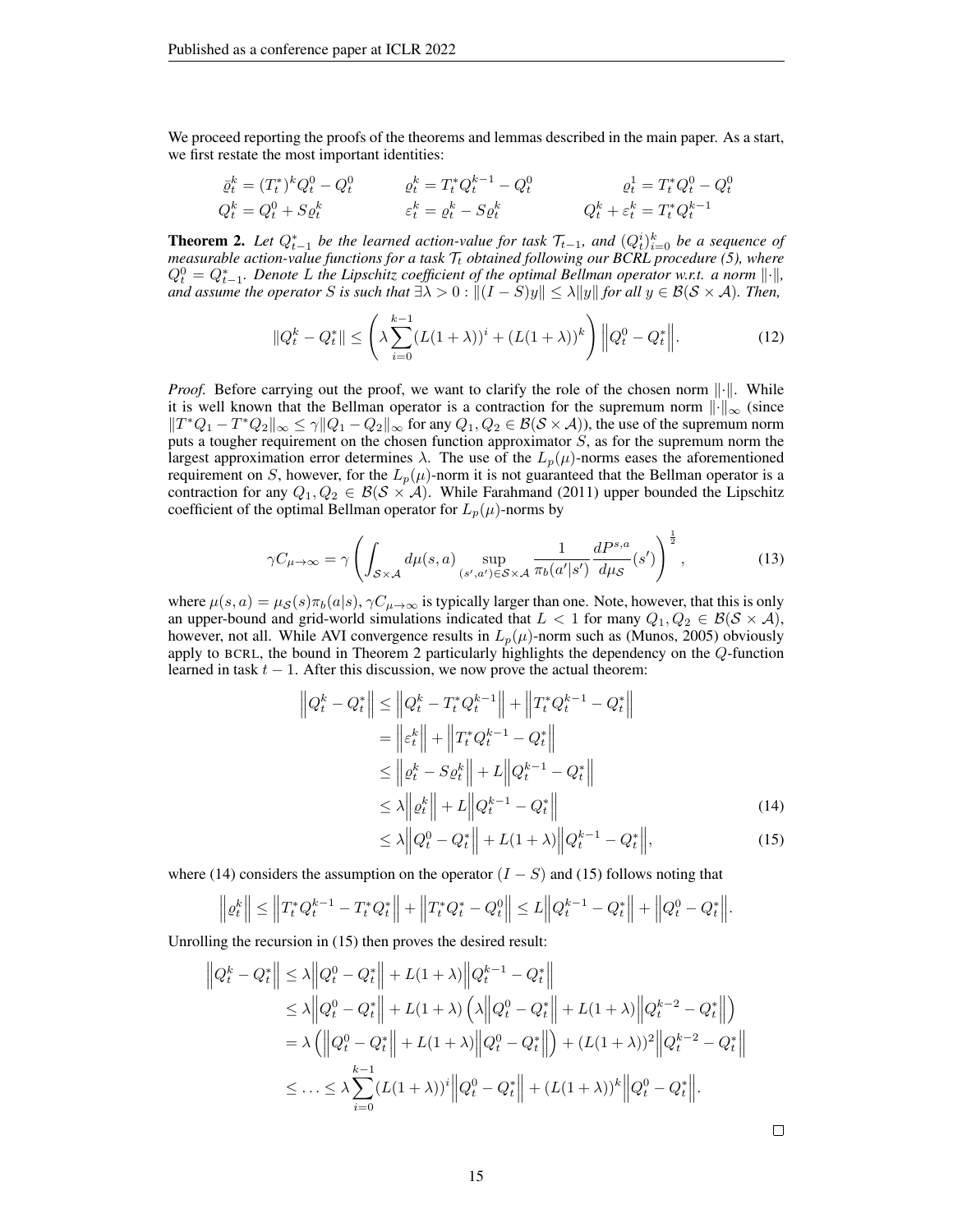**Corollary 1.** *Given the settings of Theorem 2, if*  $L < 1$  *and*  $\lambda < \frac{\epsilon(1-L)}{1+L\epsilon}$  *with*  $\epsilon \in [0,1]$  *then* 

$$
\lim_{k \to \infty} \|Q_t^k - Q_t^*\| < \epsilon \|Q_t^0 - Q_t^*\|.
$$

*Proof.* If we assume  $\lambda = \frac{1-L}{L} - \delta$  with  $0 < \delta \leq \frac{1-L}{L}$ , then it follows that  $L(1 + \lambda) = 1 - L\delta < 1$ and hence

$$
\lim_{k \to \infty} \left( \lambda \sum_{i=0}^{k-1} (L(1+\lambda))^i + (L(1+\lambda))^k \right)
$$
  
= 
$$
\lim_{k \to \infty} \left( \lambda \sum_{i=0}^{k-1} (1-L\delta)^i + (1-L\delta)^k \right)
$$
  
= 
$$
\lambda \lim_{k \to \infty} \sum_{i=0}^{k-1} (1-L\delta)^i + \lim_{k \to \infty} (1-L\delta)^k
$$
  
= 
$$
\lambda \frac{1}{1 - (1-L\delta)} = \left( \frac{1-L}{L} - \delta \right) \frac{1}{L\delta} = \frac{1-L-L\delta}{L^2\delta}.
$$

As a next step, we require that the above term is upper bounded by a factor  $\epsilon \in [0, 1]$ . This requirement yields

$$
\lim_{k \to \infty} \left( \lambda \sum_{i=0}^{k-1} (L(1+\lambda))^i + (L(1+\lambda))^k \right) = \frac{1 - L - L\delta}{L^2 \delta} < \epsilon
$$
\n
$$
\Leftrightarrow 1 - L - L\delta < L^2 \delta \epsilon
$$
\n
$$
\Leftrightarrow 1 - L < \delta(L + L^2 \epsilon)
$$
\n
$$
\Leftrightarrow \frac{1 - L}{L + L^2 \epsilon} < \delta
$$

Note that it holds that  $0 < \delta = \frac{1-L}{L+L^2\epsilon} \leq \frac{1-L}{L}$  for any  $\epsilon \in [0,1]$  such that our initial assumption on  $\lambda$  are fulfilled. Inserting this inequality into our definition of  $\lambda$  then finally yields

$$
\lambda = \frac{1 - L}{L} - \delta \Leftrightarrow \lambda < \frac{1 - L}{L} - \frac{1 - L}{L + L^2 \epsilon}
$$
\n
$$
= \frac{(1 - L)(1 + L\epsilon) - (1 - L)}{L + L^2 \epsilon}
$$
\n
$$
= \frac{1 + L\epsilon - L - L^2 \epsilon - 1 + L}{L + L^2 \epsilon}
$$
\n
$$
= \frac{L\epsilon - L^2 \epsilon}{L + L^2 \epsilon} = \frac{\epsilon - L\epsilon}{1 + L\epsilon} = \frac{\epsilon(1 - L)}{1 + L\epsilon}
$$

**Theorem 3.** (Theorem 5.3 of Farahmand (2011)) Let  $(Q_t^i)_{i=0}^k$  be a sequence of action-value functions for each task t,  $(\varepsilon_t^i)_{i=0}^k$  be the respective sequence of approximation errors as defined in (8),  $\mathcal{F} \subseteq \mathcal{B}(\mathcal{S} \times \mathcal{A})$  *be a subset of measurable action-value functions. Then we have* 

$$
\inf_{f \in \mathcal{F}} \|f - \varrho_t^k\|_{\mu} \le \inf_{f \in \mathcal{F}} \|f - \bar{\varrho}_t^k\|_{\mu} + \sum_{i=1}^{k-1} L^i \|\varepsilon_t^{k-i}\|_{\mu}.
$$
 (16)

*Proof.* Although this theorem is the same as Theorem 5.3 in (Farahmand, 2011), we still provide the proof here for ease of understanding. For an arbitrary function  $f \in \mathcal{F}$  and task t, we have  $||f - \varrho_t^k||_\mu \leq ||f - \bar{\varrho}_t^k||_\mu + ||\bar{\varrho}_t^k - \varrho_t^k||_\mu$ . Then,

$$
\left\| \bar{\varrho}^k_t - \varrho^k_t \right\|_{\mu} = \left\| (T^*_t)^k Q^0_t - T^*_t Q^{k-1}_t \right\|_{\mu}
$$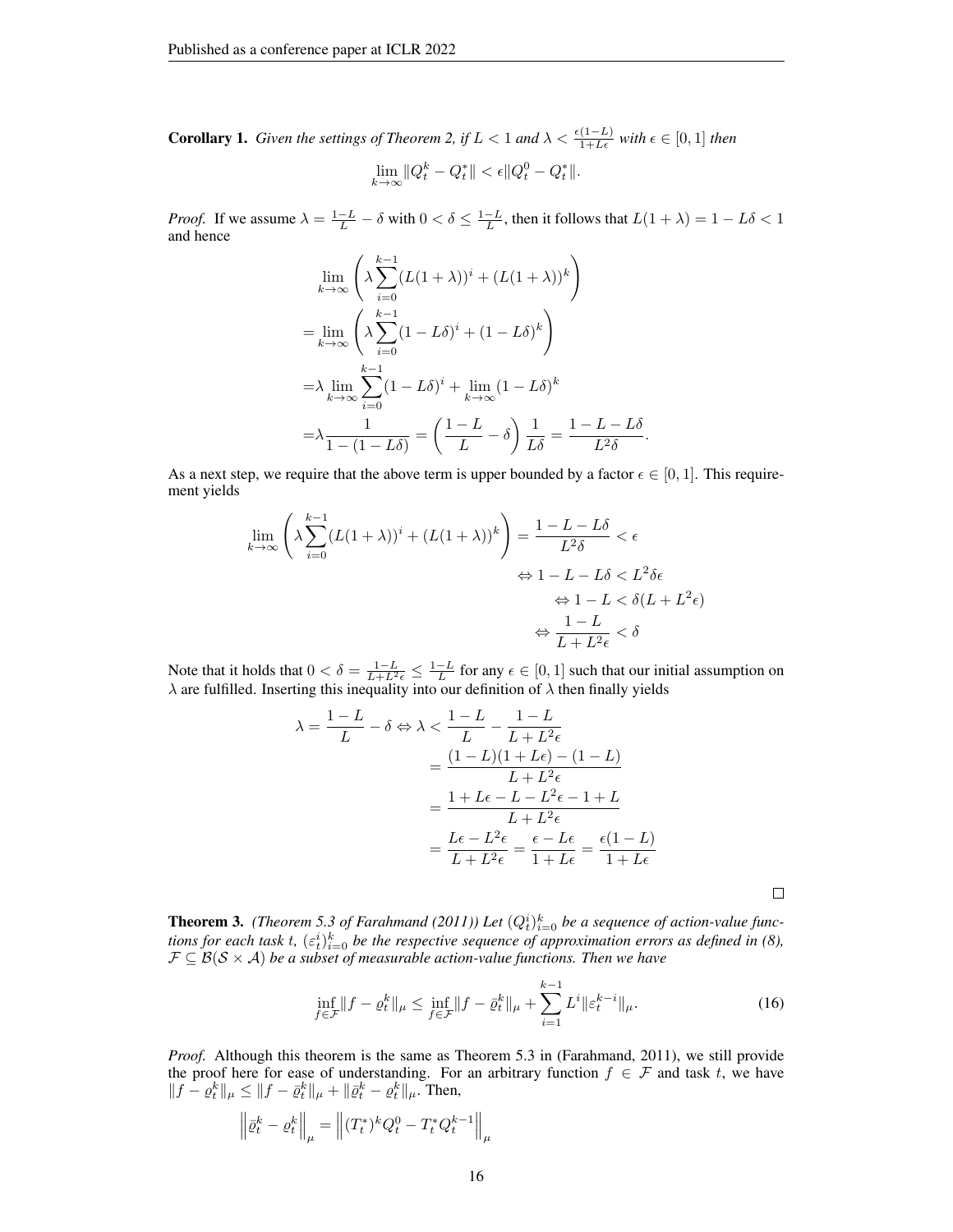$$
\leq L \left\| (T_t^*)^{k-1} Q_t^0 - Q_t^{k-1} \right\|_{\mu}
$$
\n
$$
= L \left\| (T_t^*)^{k-1} Q_t^0 - T_t^* Q_t^{k-2} + T_t^* Q_t^{k-2} - Q_t^{k-1} \right\|_{\mu}
$$
\n
$$
= L \left\| (T_t^*)^{k-1} Q_t^0 - T_t^* Q_t^{k-2} + \varepsilon_t^{k-1} \right\|_{\mu}
$$
\n
$$
\leq L \left( \left\| \varepsilon_t^{k-1} \right\|_{\mu} + \left\| (T_t^*)^{k-1} Q_t^0 - T_t^* Q_t^{k-2} \right\|_{\mu} \right)
$$
\n
$$
\leq L \left( \left\| \varepsilon_t^{k-1} \right\|_{\mu} + \left\| \bar{\varrho}_t^{k-1} - \varrho_t^{k-1} \right\|_{\mu} \right)
$$
\n
$$
\leq L \left( \left\| \varepsilon_t^{k-1} \right\|_{\mu} + L \left( \left\| \varepsilon_t^{k-2} \right\|_{\mu} + \left\| \bar{\varrho}_t^{k-2} - \varrho_t^{k-2} \right\|_{\mu} \right) \right)
$$
\n
$$
\leq \dots \leq \sum_{i=1}^{k-1} L^i \left\| \varepsilon_t^{k-i} \right\|_{\mu} + L^{k-1} \left\| \bar{\varrho}_t^1 - \varrho_t^1 \right\|_{\mu} = \sum_{i=1}^{k-1} L^i \left\| \varepsilon_t^{k-i} \right\|_{\mu}.
$$

 $\Box$ 

For the last equality, we used that  $\|\bar{\varrho}_t^1 - \varrho_t^1\|_{\mu} = \|T_t^*Q_t^0 - T_t^*Q_t^0\|_{\mu} = 0.$ 

**Theorem 4.** Let  $B_t^k = \max(||\hat{\varrho}_t^k||_{\infty}, 1)$ , and  $V_{\mathcal{F}^+}$  be the VC-dimension of  $\mathcal{F}^+$ , which is the class of *all subgraphs of functions*  $f \in \mathcal{F}$  *(Györfi et al., 2006). Given a sequence of action-value functions*  $(Q_t^i)_{i=0}^k$  generated by our BCRL, we have

$$
\mathbb{E}\left[\|\varepsilon_t^k\|_{\mu}^2\right] \le 4 \inf_{f \in \mathcal{F}} \|f - \bar{\varrho}_t^k\|_{\mu}^2 + 4 \left(\sum_{i=1}^{k-1} L^i \|\varepsilon_t^{k-i}\|_{\mu}\right)^2 + \frac{5136B_t^{k^4}}{N} \left(\log 42e + 2\log(480eB_t^{k^2}) + 2\log(N)V_{\mathcal{F}^+}\right). \tag{17}
$$

*Proof.* Using Theorem 11.5 from Györfi et al. (2006), we obtain

$$
\mathbb{E}\left[\|\varepsilon_t^k\|_{\mu}^2\right] \leq 2\inf_{f\in\mathcal{F}}\|f-\varrho_t^k\|_{\mu}^2 + \frac{5136B_t^{k^4}}{N}\Big(\log 42e + 2\log(480e{B_t^k}^2) + 2\log(N)V_{\mathcal{F}^+}\Big).
$$

Completing the proof requires to relate  $||f - e_t^k||^2_\mu$  to (16). This is achieved using the Cauchy-Schwarz inequality:

$$
||f - \varrho_t^k||_\mu^2 \le (||f - \bar{\varrho}_t^k||_\mu + ||\bar{\varrho}_t^k - \varrho_t^k||_\mu)^2
$$
  

$$
\le 2||f - \bar{\varrho}_t^k||_\mu^2 + 2||\bar{\varrho}_t^k - \varrho_t^k||_\mu^2 \le 2||f - \bar{\varrho}_t^k||_\mu^2 + 2\left(\sum_{i=1}^{k-1} L^i||\varepsilon_t^{k-i}||_\mu\right)^2.
$$

Plugging above inequality into the result obtained from Györfi et al. (2006) concludes the proof.  $\Box$ 

**Lemma 2.** Let  $(Q_t^i)_{i=0}^k$  be a sequence of action-value functions for each task t,  $(\varepsilon_t^i)_{i=0}^k$  be the *respective sequence of approximation errors as defined in (8). Then,*

$$
\|\tilde{\varrho}_t^k\|_{\infty} \le \gamma \|\varepsilon_t^{k-1}\|_{\infty} + \gamma \sum_{i=1}^{k-2} \frac{2\gamma - (1+\gamma)\gamma^{k-1-i}}{1-\gamma} \|\varepsilon_t^i\|_{\infty} + R_t^{\max} + \gamma \frac{1-\gamma^{k-1}}{1-\gamma} \|\varrho_t^1\|_{\infty}.
$$
 (18)

*Proof.* As a first step, we bound the k-step Bellman residual using the following Lemma.

**Lemma 3.** Let  $(Q_t^i)_{i=0}^k$  be a sequence of action-value functions for each task t,  $(\varepsilon_t^i)_{i=0}^k$  be the *respective sequence of approximation errors as defined in (8). Then,*

$$
\|\varrho_t^k\|_{\infty} \le \sum_{i=1}^{k-1} \frac{2\gamma - (1+\gamma)\gamma^{k-i}}{1-\gamma} \|\varepsilon_t^i\|_{\infty} + \frac{1-\gamma^k}{1-\gamma} \|\varrho_t^1\|_{\infty}.
$$
 (19)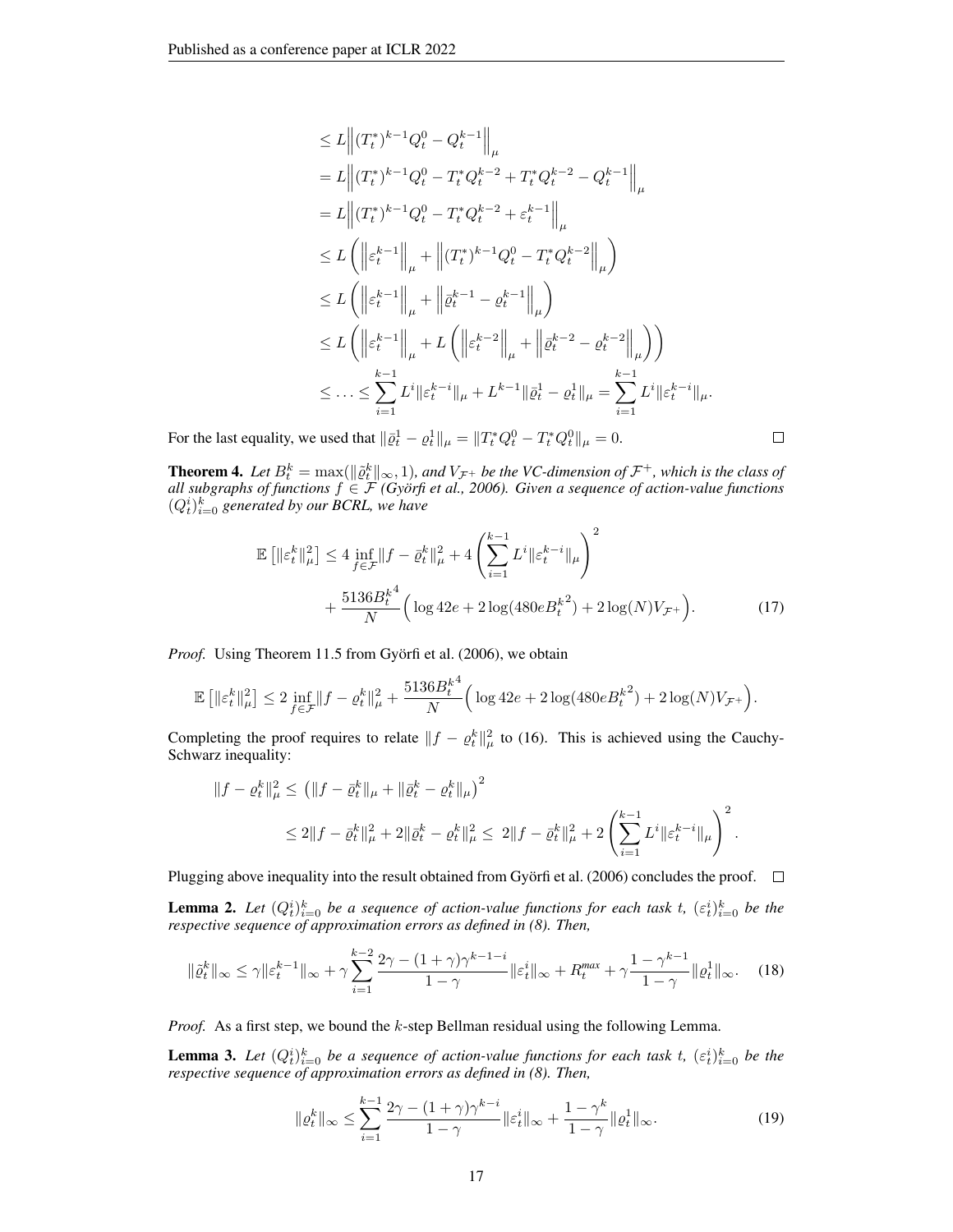Proof.  
\n
$$
\begin{split}\n&\|\varrho_{t}^{k}\|_{\infty} = \|T_{t}^{*}Q_{t}^{k-1} - Q_{t}^{k-1} + Q_{t}^{k-1} - Q_{t}^{0}\|_{\infty} \\
&= \|T_{t}^{*}Q_{t}^{k-1} - Q_{t}^{k-1} + T_{t}^{*}Q_{t}^{k-2} - e_{t}^{k-1} - Q_{t}^{0}\|_{\infty} \\
&= \|T_{t}^{*}Q_{t}^{k-1} - Q_{t}^{k-1} - \varepsilon_{t}^{k-1} + T_{t}^{*}Q_{t}^{k-2} - Q_{t}^{0}\|_{\infty} \\
&= \left\| \sum_{i=1}^{k-1} (T_{t}^{*}Q_{t}^{i} - Q_{t}^{i} - \varepsilon_{t}^{i}) + \varrho_{t}^{1} \right\|_{\infty} \\
&= \sup_{s \in S, a \in \mathcal{A}} \left| r_{t}(s, a) + \gamma \int_{S} \mathcal{P}_{t}(ds'|s, a) \max_{a' \in \mathcal{A}} Q_{t}^{k-1}(s', a') - Q_{t}^{k-1}(s, a) - \varepsilon_{t}^{k-1}(s, a) \right. \\
&\left. + \sum_{i=1}^{k-2} (T_{t}^{*}Q_{t}^{i} - Q_{t}^{i} + \varepsilon_{t}^{i}) + \varrho_{t}^{1} \right| \\
&= \sup_{s \in S, a \in \mathcal{A}} \left| r_{t}(s, a) + \gamma \int_{S} \mathcal{P}_{t}(ds'|s, a) \max_{a' \in \mathcal{A}} Q_{t}^{k-1}(s', a') - Q_{t}^{k-1}(s, a) - \varepsilon_{t}^{k-1}(s, a) + \dots \right| \\
&= \sup_{s \in S, a \in \mathcal{A}} \left| r_{t}(s, a) + \gamma \int_{S} \mathcal{P}_{t}(ds'|s, a) \max_{a' \in \mathcal{A}} Q_{t}^{k-1}(s', a') - T_{t}^{*}Q_{t}^{k-2}(s, a) + \dots \right| \\
&= \sup_{s \in S, a \in \mathcal{A}} \left| \gamma \int_{S} \mathcal{P}_{t}(ds'|s, a) \left( \max_{a' \in \mathcal{A}} Q_{t
$$

We need to bound the individual terms  $||T_t^*Q_t^{i-1} - Q_t^{i-1}||_{\infty}$ . We proceed as Tosatto et al. (2017):  $||T_t^*Q_t^k - Q_t^k||_{\infty}$ 

$$
= \sup_{s \in \mathcal{S}, a \in \mathcal{A}} \left| r(s, a) + \gamma \int_{\mathcal{S}} \mathcal{P}_t(ds'|s, a) \max_{a' \in \mathcal{A}} Q_t^k(s', a') - Q_t^k(s, a) \right|
$$
  
\n
$$
= \sup_{s \in \mathcal{S}, a \in \mathcal{A}} \left| r(s, a) + \gamma \int_{\mathcal{S}} \mathcal{P}_t(ds'|s, a) \max_{a' \in \mathcal{A}} (T_t^* Q_t^{k-1}(s', a') - \varepsilon_t^k(s', a')) - (T_t^* Q_t^{k-1}(s, a) - \varepsilon_t^k(s, a)) \right|
$$
  
\n
$$
\leq (1 + \gamma) \|\varepsilon_t^k\|_{\infty} + \gamma \sup_{s \in \mathcal{S}, a \in \mathcal{A}} \left| \int_{\mathcal{S}} \mathcal{P}_t(ds'|s, a) \left( \max_{a' \in \mathcal{A}} (T_t^* Q_t^{k-1}(s', a') - \max_{a' \in \mathcal{A}} Q_t^{k-1}(s', a') \right) \right|
$$
  
\n
$$
\leq (1 + \gamma) \|\varepsilon_t^k\|_{\infty} + \gamma \|T_t^* Q_t^{k-1} - Q_t^{k-1}\|_{\infty}
$$
  
\n
$$
\leq (1 + \gamma) \left( \|\varepsilon_t^k\|_{\infty} + \gamma\| \varepsilon_t^{k-1}\|_{\infty} \right) + \gamma^2 \|T_t^* Q_t^{k-2} - Q_t^{k-2}\|_{\infty}
$$
  
\n
$$
\leq \dots \leq (1 + \gamma) \sum_{i=0}^{k-1} \gamma^i \| \varepsilon_t^i \|_{\infty} + \gamma^k \|T_t^* Q_t^0 - Q_t^0\|_{\infty}
$$
  
\n
$$
= (1 + \gamma) \sum_{i=1}^k \gamma^{k-i} \| \varepsilon_t^i \|_{\infty} + \gamma^k \| \varrho_t^1 \|_{\infty}
$$
  
\nInserting (21) into (20) then yields

 $\overline{\phantom{a}}$  $\overline{\phantom{a}}$  $\overline{\phantom{a}}$  $\overline{\phantom{a}}$ 

$$
\begin{aligned} \| \varrho_t^k \|_\infty &\leq \!\gamma \sum_{i=1}^{k-1} \left( \| \varepsilon_t^i \|_\infty \! + \! \| T_t^* Q_t^{i-1} - Q_t^{i-1} \|_\infty \right) + \| \varrho_t^1 \|_\infty \\ &\leq \!\gamma \sum_{i=1}^{k-1} \left( \| \varepsilon_t^i \|_\infty \! + \! (1+\gamma) \sum_{j=1}^{i-1} \gamma^{i-1-j} \| \varepsilon_t^j \|_\infty + \gamma^{i-1} \| \varrho_t^1 \|_\infty \right) + \| \varrho_t^1 \|_\infty \end{aligned}
$$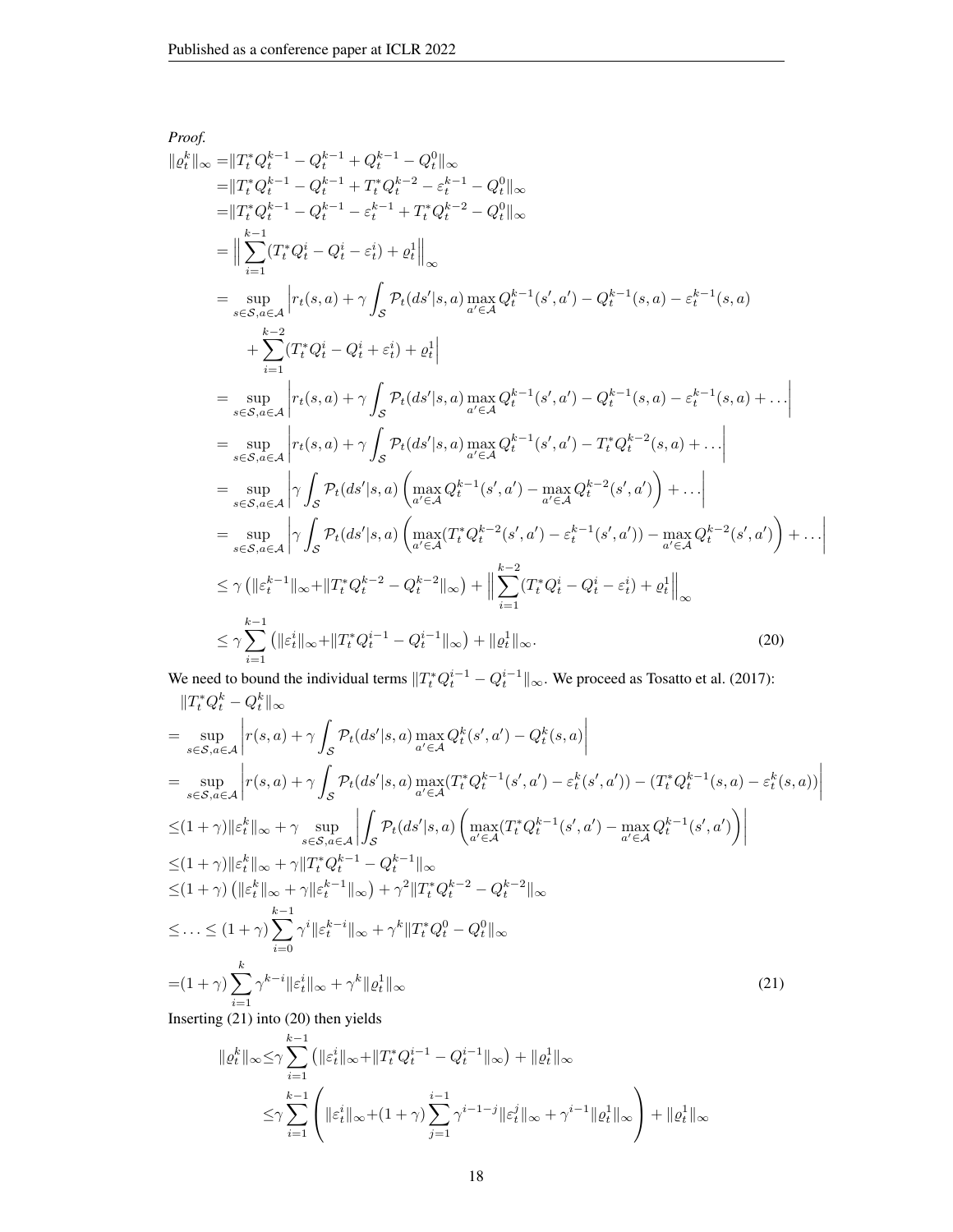$$
\begin{split} & = \sum_{i=1}^{k-1} \left( \gamma \|\varepsilon_{t}^{i}\|_{\infty} + (1+\gamma) \sum_{j=1}^{i-1} \gamma^{i-j} \|\varepsilon_{t}^{j}\|_{\infty} \right) + \sum_{i=0}^{k-1} \gamma^{i} \|\varrho_{t}^{1}\|_{\infty} \\ & = \sum_{i=1}^{k-1} \gamma \|\varepsilon_{t}^{i}\|_{\infty} + (1+\gamma) \sum_{i=1}^{k-1} \sum_{j=1}^{i-1} \gamma^{i-j} \|\varepsilon_{t}^{j}\|_{\infty} + \frac{1-\gamma^{k}}{1-\gamma} \|\varrho_{t}^{1}\|_{\infty} \\ & = \sum_{i=1}^{k-1} \gamma \|\varepsilon_{t}^{i}\|_{\infty} + (1+\gamma) \sum_{i=1}^{k-1} \left( \sum_{j=1}^{i} \gamma^{i-j} \|\varepsilon_{t}^{j}\|_{\infty} - \|\varepsilon_{t}^{i}\|_{\infty} \right) + \frac{1-\gamma^{k}}{1-\gamma} \|\varrho_{t}^{1}\|_{\infty} \\ & = \sum_{i=1}^{k-1} (\gamma - (1+\gamma)) \|\varepsilon_{t}^{i}\|_{\infty} + (1+\gamma) \sum_{j=1}^{k-1} \sum_{i=j}^{k-1} \gamma^{i-j} \|\varepsilon_{t}^{j}\|_{\infty} + \frac{1-\gamma^{k}}{1-\gamma} \|\varrho_{t}^{1}\|_{\infty} \\ & = - \sum_{i=1}^{k-1} \|\varepsilon_{t}^{i}\|_{\infty} + (1+\gamma) \sum_{j=1}^{k-1} \|\varepsilon_{t}^{j}\|_{\infty} \sum_{i=j}^{k-1} \gamma^{i-j} + \frac{1-\gamma^{k}}{1-\gamma} \|\varrho_{t}^{1}\|_{\infty} \\ & = - \sum_{i=1}^{k-1} \|\varepsilon_{t}^{i}\|_{\infty} + (1+\gamma) \sum_{j=1}^{k-1} \|\varepsilon_{t}^{j}\|_{\infty} \sum_{i=0}^{k-j-1} \gamma^{i} + \frac{1-\gamma^{k}}{1-\gamma} \|\varrho_{t}^{1}\|_{\infty} \\ & = - \sum_{i=1}^{k-1} \|\varepsilon_{t}^{i}\
$$

 $\Box$ The proof is completed by reformulating  $(1 + \gamma)(1 - \gamma^{k-i}) - (1 - \gamma) = 2\gamma - (1 + \gamma)\gamma^{k-i}$ .

Equipped with the result from Lemma 3, we are now ready to prove Lemma 2 by unrolling  $\|\tilde{\varrho}_t^k\|_{\infty}$ and using (19):

$$
\|\tilde{\varrho}_{t}^{k}\|_{\infty} = \|\hat{T}_{t}^{*}Q_{t}^{k-1} - Q_{t}^{0}\|_{\infty} \n= \sup_{(s,a,r,s') \in \mathcal{D}_{t}} \left| r + \gamma \max_{a' \in \mathcal{A}} Q_{t}^{k-1}(s',a') - Q_{t}^{0}(s,a) \right| \n= \sup_{(s,a,r,s') \in \mathcal{D}_{t}} \left| r + \gamma \max_{a' \in \mathcal{A}} \left( T_{t}^{*}Q_{t}^{k-2}(s',a') - \varepsilon_{t}^{k-1}(s',a') \right) - Q_{t}^{0}(s,a) \right| \n\leq \gamma \|\varepsilon_{t}^{k-1}\|_{\infty} + R_{t}^{\max} + \gamma \sup_{s'' \in \mathcal{S}} \max_{a' \in \mathcal{A}} \left| T_{t}^{*}Q_{t}^{k-2}(s'',a') - Q_{t}^{0}(s'',a') \right| \n\leq \gamma \|\varepsilon_{t}^{k-1}\|_{\infty} + R_{t}^{\max} + \gamma \| \varrho_{t}^{k-1}\|_{\infty} \n\leq \gamma \|\varepsilon_{t}^{k-1}\|_{\infty} + \gamma \sum_{i=1}^{k-2} \frac{2\gamma - (1+\gamma)\gamma^{k-1-i}}{1-\gamma} \|\varepsilon_{t}^{i}\|_{\infty} + R_{t}^{\max} + \gamma \frac{1-\gamma^{k-1}}{1-\gamma} \|\varrho_{t}^{1}\|_{\infty}.
$$

# C EXPERIMENTAL DETAILS

This section serves to present additional details on the experiments that did not fit in the main paper, such as algorithm hyperparameters and additional details of the learning environments. These additional details will be provided for each experiment individually in the following subsections. The computations were executed on a desktop computer with a Geforce RTX 2080, 64 GB memory and an AMD Ryzen 9 3900X processor. All experiments were run in roughly a week of computation time on this single machine. The employed MushroomRL library is available under the MIT license.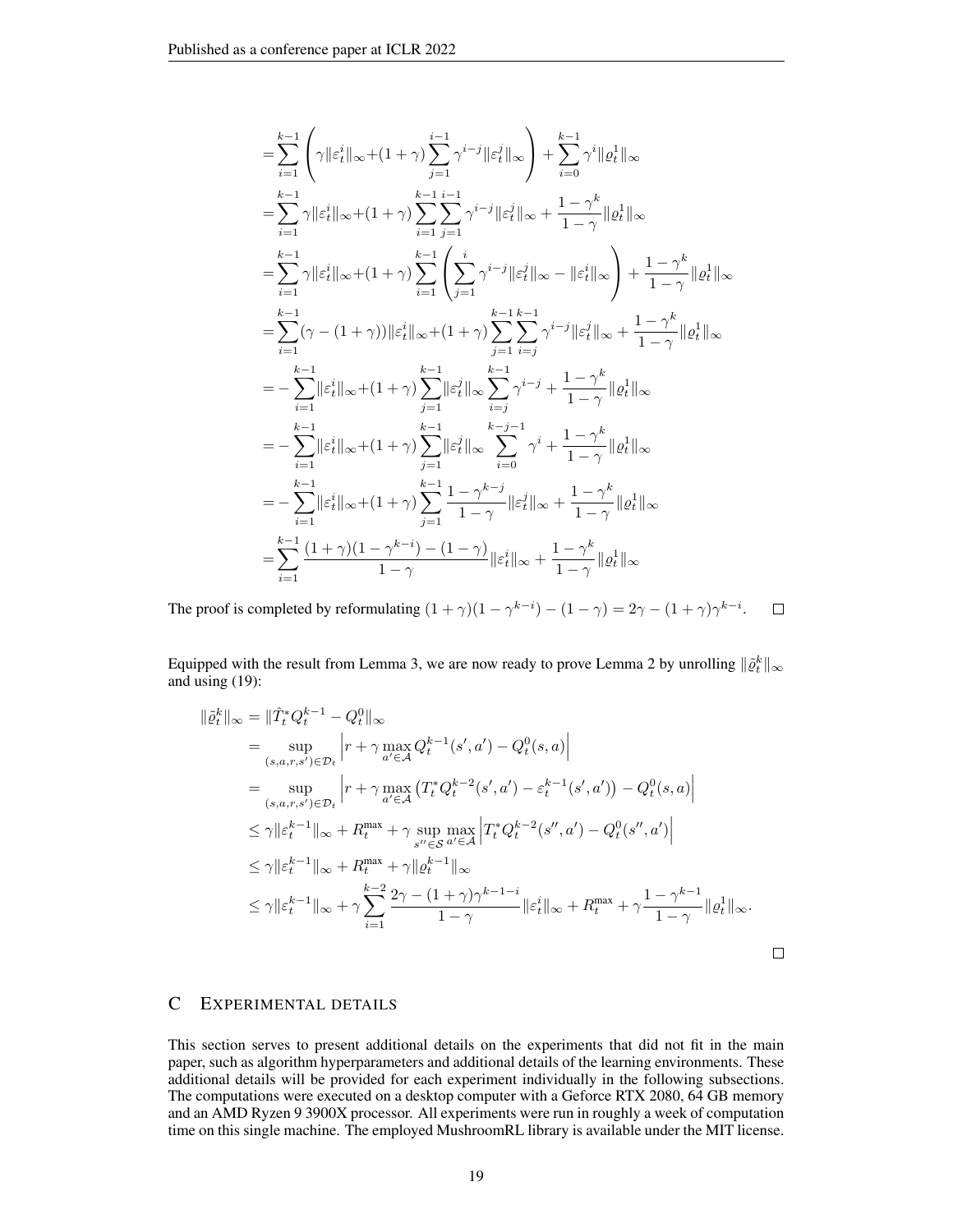

Figure 5: Average residual of the starting state  $s_0$  predicted by the learned Q-functions in the different learning tasks of the maze environment. The average and standard error (barely visible) is computed from 40 different seeds.

#### C.1 CAR-ON-HILL

As mentioned in the main text, we used the FQI algorithm with extra-trees (Ernst et al., 2005) implemented in MushroomRL (D'Eramo et al., 2021) to conduct this experiment. The number of trees in the extra-trees implementation was set to 50, the minimum number of samples required to split an internal node to 5, and the minimum number of samples required to be a leaf node to 2. All other parameters were left to the implementation defaults of MushroomRL. Based on this implementation we created a boosted version that runs the original FQI algorithm on the residuals of the previously learned models. The hyperparameters for those extra-trees models were the same as for the regular FQI. The implementation can be found in the accompanying code. The car-on-hill environment used for this experiment is also implemented in MushroomRL.

### C.2 MAZE

The state-space of the maze environments consists of the two-dimensional coordinates  $\mathbf{s}=[s_x,s_y] \in [0,1]^2$ . The initial state is  $\mathbf{s}_0=[0,0]$ , and the goal state is  $\mathbf{g}_0=[0.95,0.95]$ . The four actions displace the agent in  $x$ - or  $y$ -position by a value of 0.05. The discount factor is set to  $\gamma=0.99$  and the horizon length is 200. We use a dense reward function  $\mathcal{R}(\cdot,\cdot,\mathbf{s}') = -|\mathbf{g}-\mathbf{s}'|$  when  $|\mathbf{g}-\mathbf{s}'|> = 0.1$ , otherwise  $\mathcal{R}(\cdot,\cdot,\mathbf{s}') = +5$  and the episode terminates. There are two walls centered at  $x = 0.2$  and  $x = 0.6$ , both with width  $w=0.05$ , and height  $h_t$  depending on the task t. We design a curriculum composed of 10 tasks, with  $h_{1,...,9} = \{0.05, 0.15, ..., 0.85\}$  and  $h_{10} = 0.95$ . Hence in the final task  $\mathcal{T}_{10}$ , there is only a very narrow passage through which the walls can be passed.

We again make use of the FQI algorithm with extra-trees implemented in MushroomRL to conduct this experiment, again using 50 trees, a minimum number of 5 samples to split an internal node, a minimum number of 2 samples to be a leaf node, and everything else left to the implementation defaults of MushroomRL. The main conceptual difference to the car-on-hill experiment is that exploration is guided by the currently estimated Q-function, as we are employing an  $\varepsilon$ greedy exploration strategy to generate the samples for learning the Q-functions of the learning tasks. The exploration percentage  $\varepsilon$  is annealed in later environments. More precisely, we set  $\varepsilon_{1,...,10} = \{1., 1., 1., 1., .75, .75, .5, .5, .25, .25\}$  for the tasks  $\mathcal{T}_1, \ldots, \mathcal{T}_{10}$ .

Figure 5 visualizes the residuals of the starting state  $s_0$  that the  $Q$ -functions learned in the individual tasks, i.e., the additional values the Q-functions needed to predict in addition to the Q-value predicted from the ensemble of previously learned Q-functions. We see that the magnitude of residuals continuously decreases from task  $\mathcal{T}_1$  to task  $\mathcal{T}_6$ . Switching to task  $\mathcal{T}_7$  increases the magnitude of the residuals after which it then continuously declines again. The reason for this jump is that, while the optimal policy is largely unaffected by the presence of the small walls in the early learning tasks, a more significant detour is required starting from task  $\mathcal{T}_7$ .

### C.3 LINEAR SYSTEM CONTROL

The linear system that needs to be controlled is given by

$$
\dot{\mathbf{s}} = \begin{bmatrix} \dot{x} \\ \ddot{x} \\ \dot{y} \\ \ddot{y} \end{bmatrix} = \begin{bmatrix} 0 & 1 & 0 & 0 \\ 0 & -0.1 & 0 & 0 \\ 0 & 0 & 0 & 1 \\ 0 & 0 & 0 & -0.1 \end{bmatrix} \begin{bmatrix} x \\ \dot{x} \\ y \\ \dot{y} \end{bmatrix} + \begin{bmatrix} 0 & 0 \\ 1 & 0 \\ 0 & 0 \\ 0 & 1 \end{bmatrix} \begin{bmatrix} a_x \\ a_y \end{bmatrix} = \mathbf{A}\mathbf{s} + \mathbf{B}\mathbf{a},
$$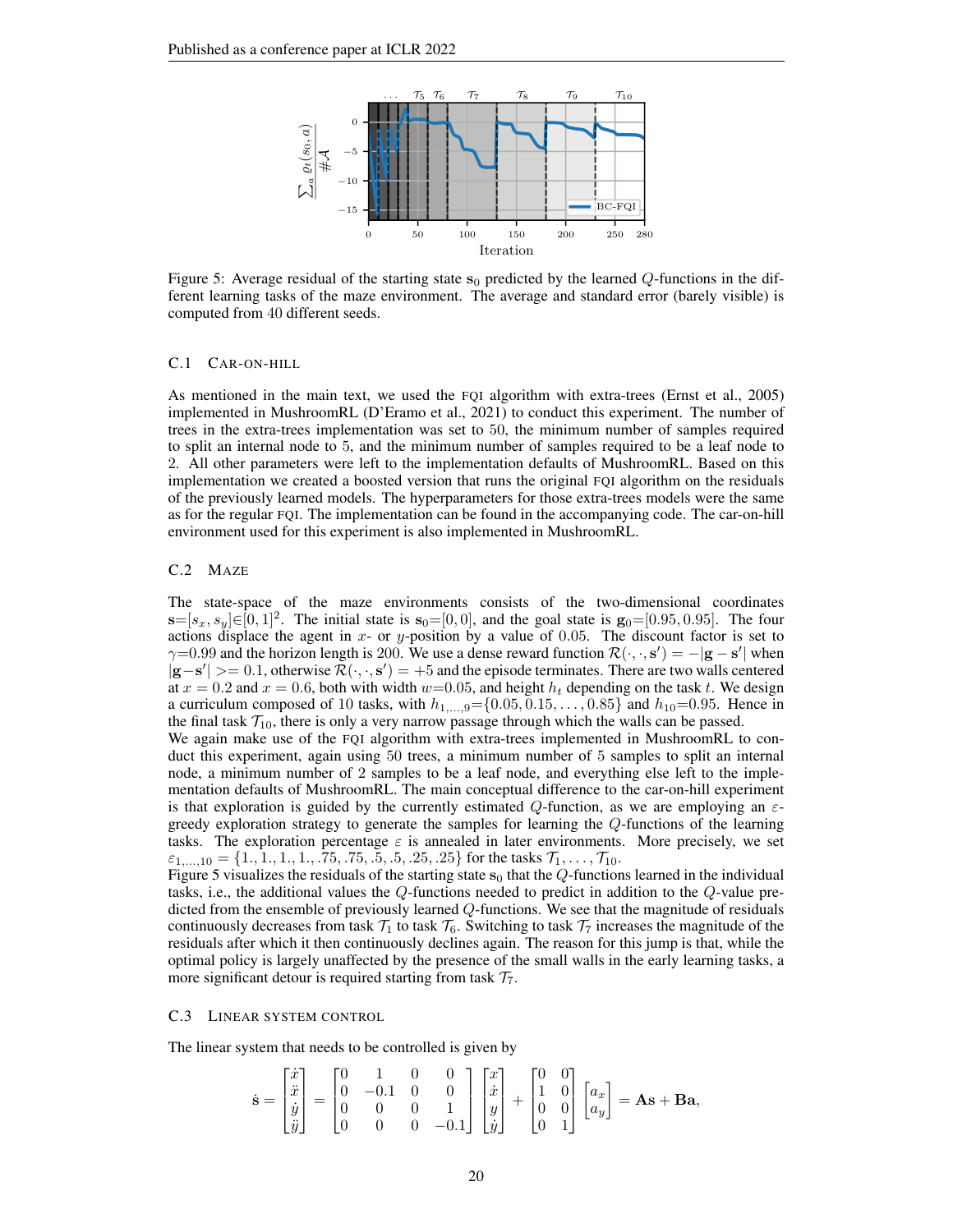representing a simple, fully-actuated point-mass with a slight amount of friction. For the linear quadratic (LQ) task, to which the curriculum learning agents are exposed first, the reward function is given by

$$
r(\mathbf{s}, \mathbf{a}, \mathbf{s}') = -\mathbf{s}^T \begin{bmatrix} 3 & 0 & 0 & 0 \\ 0 & 1 & 0 & 0 \\ 0 & 0 & 3 & 0 \\ 0 & 0 & 0 & 1 \end{bmatrix} \mathbf{s} - \mathbf{a}^T \begin{bmatrix} 0.1 & 0 \\ 0 & 0.1 \end{bmatrix} \mathbf{a}
$$

and the initial state is given by  $\mathbf{s}_0 = [-4 \ v_{x,0} \ 0 \ v_{y,0}]^T$ , where  $v_{x,0}$  and  $v_{y,0}$  are sampled uniformly within  $[-0.3, 0.3]$ . In the target task, the agent receives the following reward signal

$$
r(\mathbf{s}, \mathbf{a}, \mathbf{s}') = \begin{cases} -1, \text{ if } ||[x \ y]^T||_2 \ge 0.2\\ 0, \text{ else} \end{cases}
$$

and its initial position is given by  $\mathbf{s}_0 = [-4 \, v_{x,0} \, y \, v_{y,0}]^T$ , where  $v_{x,0}$  and  $v_{y,0}$  are sampled uniformly within  $[-0.1, 0.1]$  and y within  $[-0.4, 0.4]$ . Furthermore, the agent needs to keep its y-position within [−0.5, 0.5] in order to stay on the pathway indicated in Figure 4b and it faces an additional drift moving it away from the target, particularly

$$
\dot{\mathbf{s}} = \mathbf{A}\mathbf{s} + \mathbf{B}\mathbf{a} + \begin{bmatrix} -0.5\\ 0\\ 0\\ 0 \end{bmatrix}.
$$

Consequently, the policies pre-trained in the LQ task do not quite reach the target but need to explore that they need to counteract this external force while staying on the pathway.

To learn with LSPI in the LQ task, we represent the policy by a PD-controller with explorative noise

$$
\mathbf{a} \sim \mathcal{N}(\mathbf{K}\mathbf{s}, 0.1\mathbf{I})
$$

as this ensures the quadratic form of the optimal Q-function mentioned in the main text. More precisely, it can be shown that

$$
Q(\mathbf{s}, \mathbf{a}) = \boldsymbol{\theta}^T \boldsymbol{\phi}(\mathbf{s}, \mathbf{a}),
$$

where  $\phi(s, a)$  computes linear and quadratic terms of s and a (please see Bradtke (1993) for additional details). When learning with DQN in both the LQ and target task, the agent can choose between applying 8 discrete actions

$$
\mathbf{a}_1 = \begin{bmatrix} 1 \\ 0 \end{bmatrix}, \ \mathbf{a}_2 = \begin{bmatrix} 0 \\ 1 \end{bmatrix}, \ \mathbf{a}_3 = \begin{bmatrix} -1 \\ 0 \end{bmatrix}, \ \mathbf{a}_4 = \begin{bmatrix} 0 \\ -1 \end{bmatrix},
$$

$$
\mathbf{a}_5 = \begin{bmatrix} .71 \\ .71 \end{bmatrix}, \ \mathbf{a}_6 = \begin{bmatrix} .71 \\ -.71 \end{bmatrix}, \ \mathbf{a}_7 = \begin{bmatrix} -.71 \\ .71 \end{bmatrix}, \ \mathbf{a}_8 = \begin{bmatrix} -.71 \\ -.71 \end{bmatrix}.
$$

Consequently, we predict these discrete Q-values with the function approximator learned in the LQ task with LSPI when training on the target task. The Q-networks employed in DQN consist of two hidden layers of 128 neurons and ReLU activations. During training, we realized that the update frequency of the target network in the DQN algorithm had a strong impact on the final agent performance. Hence, we conducted a grid search testing values in  $\left[25, 50, 100, 200, 500, 1000, 2000, 4000\right]$ . For regular DQN on the target task, an update frequency of 200 performed best, while BC-DQN yielded the best results with an update frequency of 2000. For C-DQN, best results were achieved when using an update frequency of 1000 in the LQ task and an update frequency of 25 in the target task. When employing a shaping reward, taking 4000 environment steps between an update of the target network performed best for both boosted and non-boosted DQN. We used Adam for optimization of the network with a learning rate of  $10^{-4}$  and  $(\beta_1, \beta_2) = (0.9, 0.999)$ . To exploit the previously learned policy in the target task for the curriculum methods, we used a fixed value of  $\varepsilon = 0.1$  in the target task. For default DQN, we annealed  $\varepsilon$  from 1 to 0.1 over the first 1000 environment steps.

As mentioned in the main paper, we additionally investigate residual policy learning (RPL) and probabilistic policy reuse (PPR) in this environment. Both approaches exploit a policy  $\pi_{source}$  learned in a source task (for our experiment this is the LQ task) to accelerate learning in the target task. As the